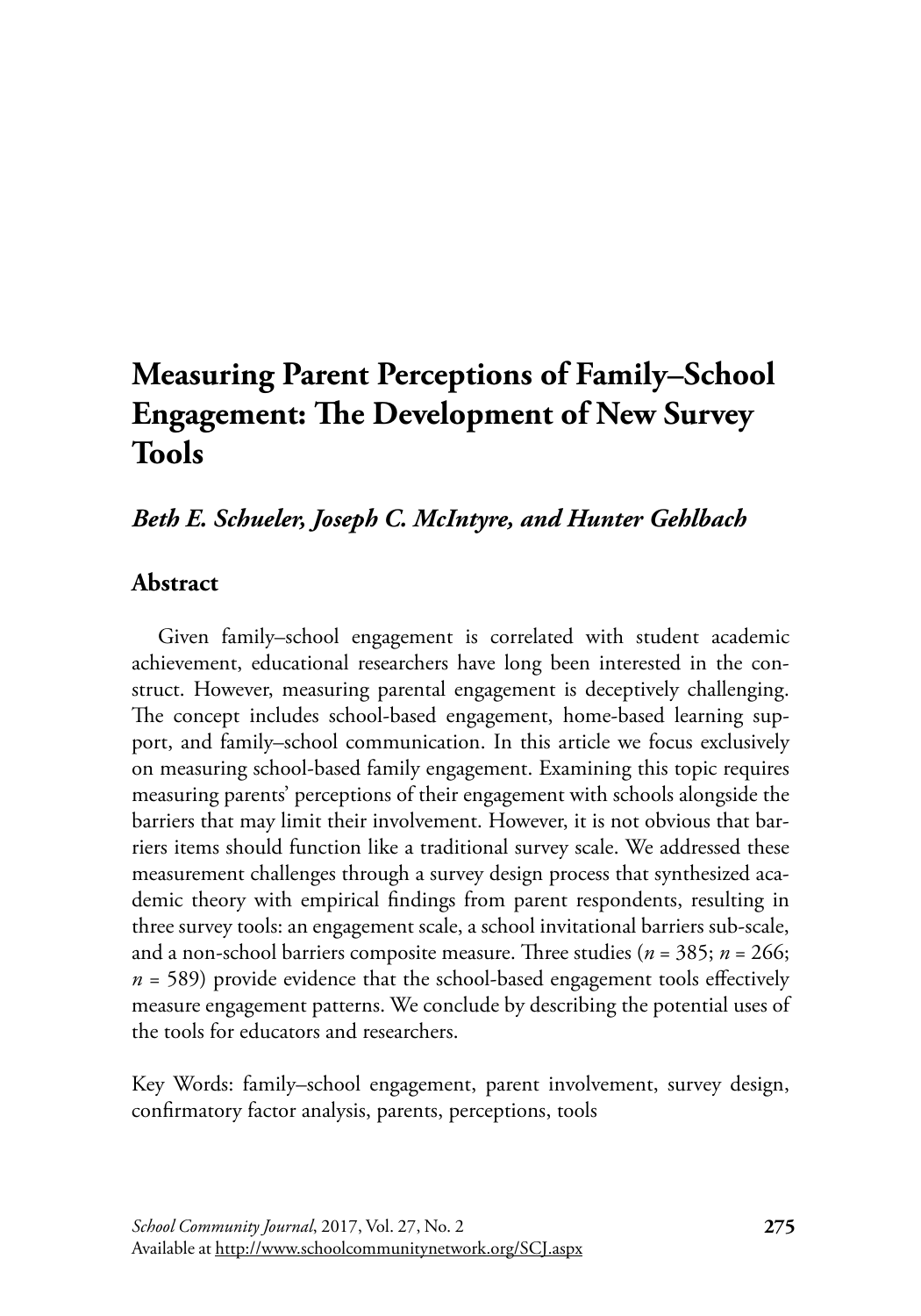## **Introduction**

Children whose parents are more engaged with their schools and their learning tend to perform better academically. A series of meta-analyses document that these children earn higher grades and scores on standardized exams (Fan & Chen, 2001; Hill & Tyson, 2009; Jeynes, 2003, 2005, 2007). Family–school engagement is also associated with effective school-level reform. The Consortium on Chicago School Research identified five commonalities between Chicago schools that experienced academic improvement over seven years, one of which was strong relationships between parents and educators (Bryk, Sebring, Allensworth, Luppescu, & Easton, 2010). Furthermore, a small but growing set of field experiments show a causal relationship between efforts to promote family involvement in children's learning and student success in school (e.g., Bergman, 2015; Harackiewicz, Rozek, Hulleman, & Hyde, 2012; Kraft & Dougherty, 2013; Kraft & Rogers, 2015). This evidence suggests that certain forms of family engagement have the potential to serve as a lever for increasing academic achievement.

The possibility that boosting family engagement may enhance student outcomes underlies the federal government's promotion of closer home–school ties. Districts receiving more than \$500,000 in Title I funding through the Elementary and Secondary Education Act have been required to utilize at least 1% of these funds for family involvement (National PTA, 2009). Arne Duncan, the former U.S. Secretary of Education, proposed doubling that requirement (Duncan, 2010). The U.S. Department of Education (U.S. ED) has also promoted family–school engagement through School Improvement Grants (SIG) aimed at turning around low-performing schools. The "Transformation Model," one of four intervention options available to SIG grantees, requires schools to promote family and community engagement (U.S. ED, 2013). At the district level, the number of senior-level positions dedicated to family engagement increased from one in 2003 to over 125 in 2013 (Institute for Educational Leadership, 2014).

Unfortunately, there has been limited monitoring and evaluation of family involvement initiatives (Mapp, 2012). With taxpayer dollars at stake and new policies on the horizon with the implementation of the Every Student Succeeds Act, researchers must be able to document which interventions increase family engagement and which improve student outcomes. Given that family engagement can take on a variety of forms, including school-based engagement, home-based learning support, and family–school communication, learning which types of engagement are most important for improving student outcomes becomes an essential focus. Each type of engagement may have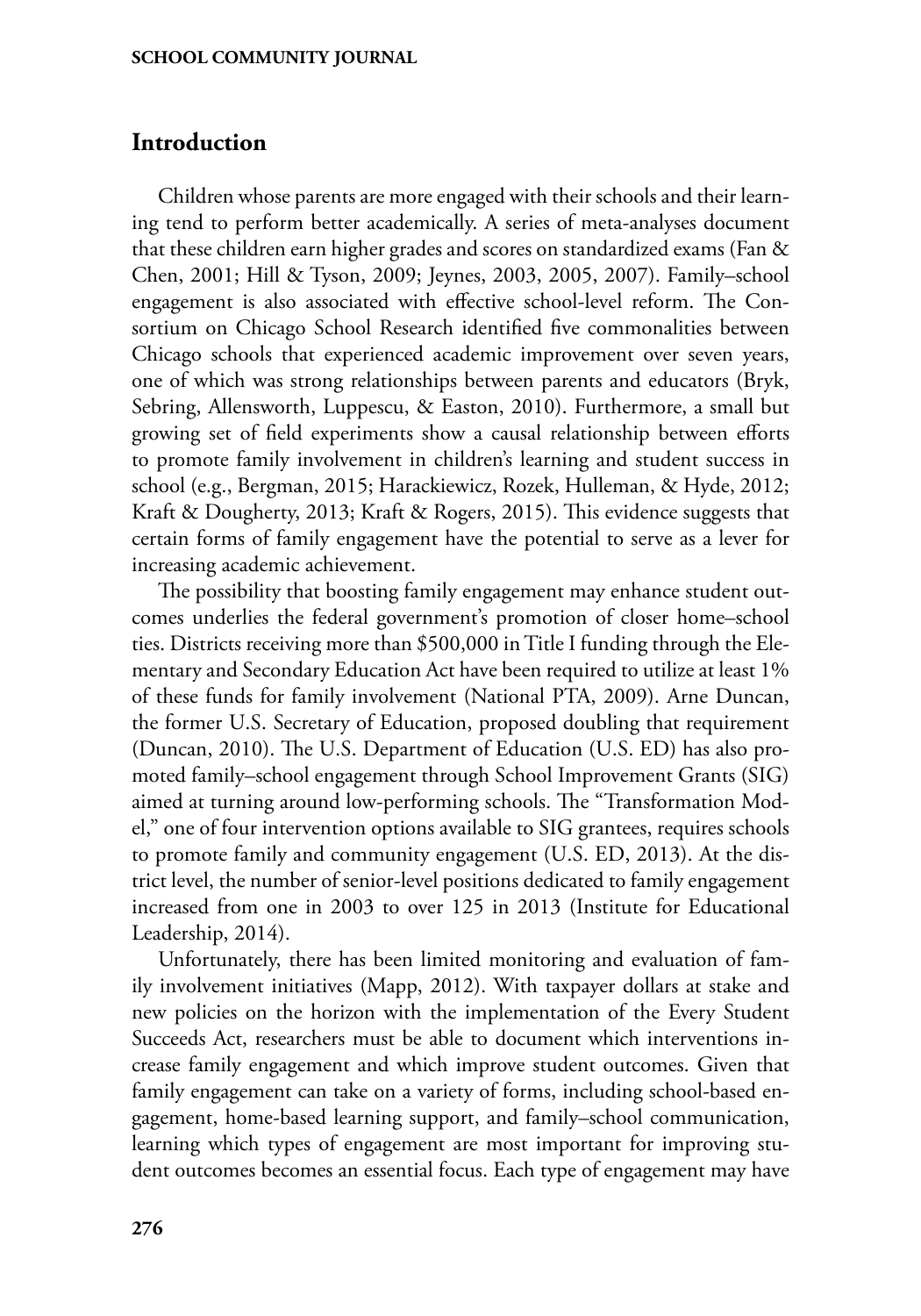different levels of potential to influence children's academic success. Given the potential importance of family–school relationships, the need for measurement tools that distinguish between these types of engagement and that accurately assess engagement-related constructs has never been higher. In this article we focus on measuring school-based family engagement because of recent policy interest in promoting these forms of engagement.

However, measuring school-based family engagement is complicated for three reasons. First, understanding how parental engagement functions requires measuring both the behavioral acts of engaging with the school and the barriers to those acts of engagement. Barriers come in multiple forms: logistical, behavioral, cultural, or perceptual. To effectively design, target, and implement engagement programs, educators must understand how parents perceive their own engagement and whether educator and parent perceptions are aligned. Additionally, to promote involvement, schools must understand the obstacles parents face to engaging (Hoover-Dempsey et al., 2005). Therefore, measuring both engagement and barriers to engagement is essential.

Consider two hypothetical parents, each with a fifth grade student enrolled in their local public school. Both parents care deeply about their child's education, but rarely interact directly with educators or families from the school. The first parent's limited involvement stems from her lack of connectedness to her child's school community and knowledge that she plans to transition her child to a private middle school next year. The second parent wishes to be more involved, but most opportunities conflict with his evening work shifts, and he worries that his English is not fluent enough to communicate with teachers.

Despite their identical levels of engagement, the steps the school might take to increase each parent's involvement would look quite different. The first parent may need greater motivation and a sense of connection with the school. The father, by contrast, is already interested in connecting. Increasing his motivation will be ineffective because logistical barriers would still remain in his way. Thus, without assessing barriers and engagement simultaneously, researchers may misunderstand critical aspects of family–school engagement. Consequently, schools may struggle to effectively encourage involvement.

The second reason that capturing these constructs is challenging is that a tool to assess engagement should function like a traditional scale in which all items are correlated, but a tool to assess barriers to engagement may or may not function this way. Although parents engage in different ways, on average most indicators of involvement should correlate with one another at least moderately well. For example, a father who is involved with a PTA is probably also more likely to volunteer at the school than a father who is not involved with the group. Similarly, some barriers are likely correlated. A parent who thinks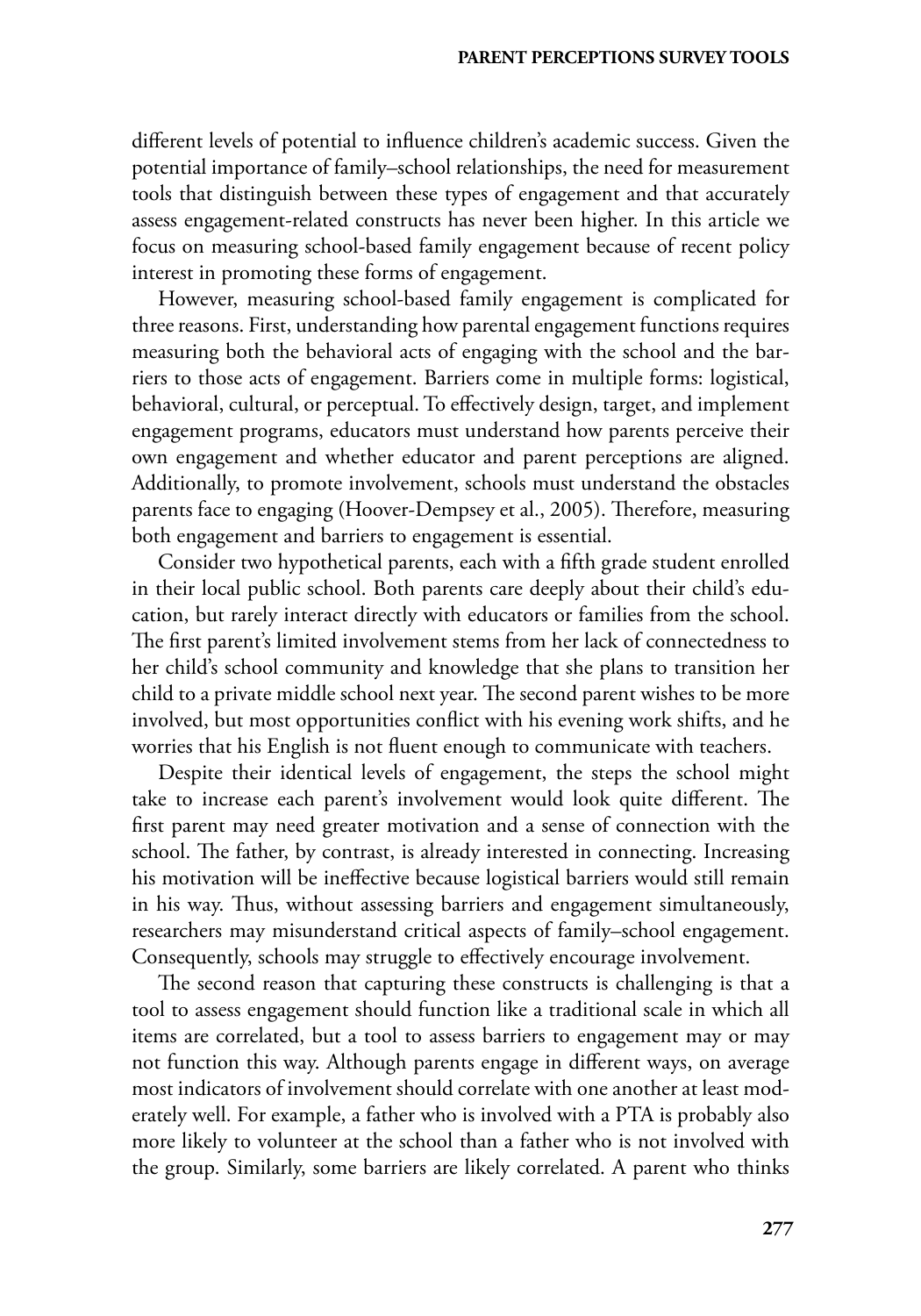teachers lack cultural sensitivity is unlikely to feel a sense of belonging at the school. However, many of the hurdles parents must overcome to become involved are independent of one another. How busy a mother perceives her work schedule to be is unlikely to be correlated with the distance between her home and her child's school. In other words, we should expect some barriers to engagement items to function as a scale, but others should not.

The third complicating factor is that parents/guardians are uniquely busy survey respondents, especially those least engaged with their school and often underrepresented in engagement studies. To bolster response rates with "respondent-friendly questionnaires" (Dillman, Smyth, & Christian, 2009) schools typically prefer especially efficient surveys for parents.

We addressed these measurement challenges through a survey scale development process that synthesized prior theory on family engagement with inductive findings from parent interviews. This process led us to ultimately create three distinct tools, all related to measuring school-based family engagement: (1) a family–school engagement survey scale, (2) a sub-scale of barriers items that measure "school invitational barriers," and (3) a composite of items to gauge out-of-school barriers to engagement. Throughout our development process, we were conscious of "practical measurement"—the idea that practicebased learning requires measures that are efficient, not redundant, and therefore practical for repeated administration in applied settings (Yeager, Bryk, Muhich, Hausman, & Morales, 2013). As a result, we aimed to develop tools that cover the key aspects of school-based engagement but that were short enough to ensure schools use them. Thus, this article contributes a new set of parsimonious tools that simultaneously gauge parents' perceptions of their engagement with the school and both the school-based and out-of-school barriers that prevent greater involvement.

## **Scale Development**

We created the engagement and barriers measures as part of a larger survey on family–school relationships designed for parents of children in grades K–12. We used Gehlbach and Brinkworth's (2011) six-step survey development process which aims to build in validity from the start of the design phase by front-loading input from both scholars and potential respondents.

We first reviewed the literature to identify key aspects of engagement and the most prevalent barriers families encounter to engaging with schools. We found scholars typically distinguish between school- and home-based involvement (Conners & Epstein, 1995; Epstein, 1987; Epstein & Sanders, 2002). School-based involvement includes activities like volunteer work and school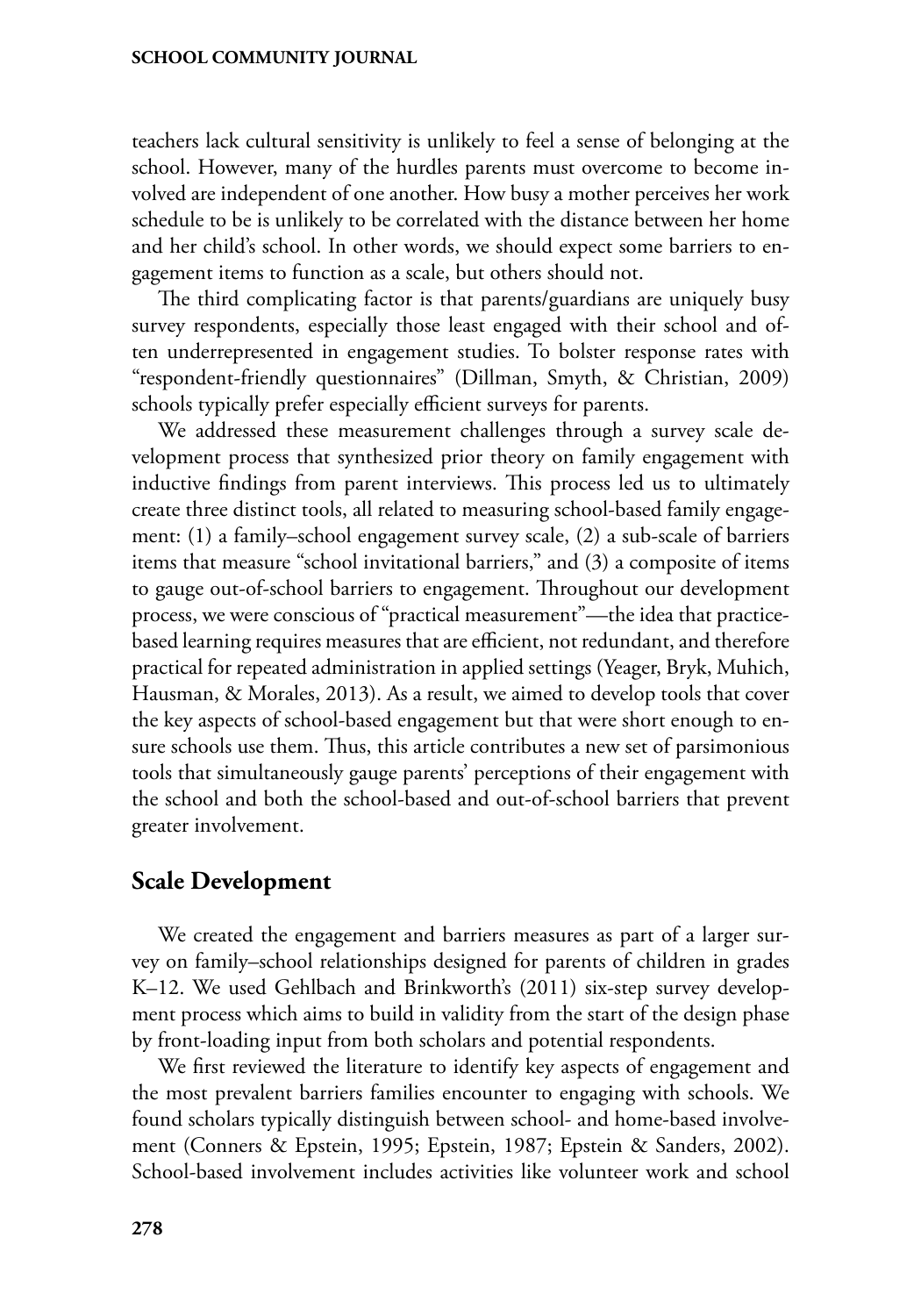governance opportunities. Home-based involvement includes out-of-school support such as homework help. Ambiguity around involvement type may explain variability in previous findings regarding family involvement, prompting scholars to call for clear distinctions between family–school partnerships and home-based involvement (Fan & Chen, 2001; Sheridan et al., 2012). Epstein further distinguishes between home-to-school communication and other forms of school-based involvement such as volunteer work and involvement in school decision-making (Epstein et al., 2009). After synthesizing existing approaches to conceptualizing engagement, as part of our larger survey on family–school relations, we created separate scales to assess: school-based engagement, home-based learning support, and family–school communication. This article focuses exclusively on the school-based engagement scale and accompanying tools to measure barriers to school-based engagement.<sup>1</sup>

Unlike traditional survey scales, we did not expect the barriers construct to be unidimensional. However, the literature highlighted one critical subset of barriers related to how welcoming the school is to families. Hoover-Dempsey and Sandler (1997, 2005) argued that invitations from the school to get involved, the child's receptivity to parent involvement, parents' life contexts (e.g., social class, time, energy), culture, and language all play a role in predicting engagement. We recognized that barriers related to how inviting a school is might correlate with each other more than other barrier items. We ultimately consider a subset of our items to function as a "school invitational barriers" sub-scale that assesses the degree to which lack of school-based welcoming and invitations to involvement create barriers to engagement.

The literature also identified out-of-school barriers that were not related to school-based invitations nor highly related to each other. Therefore, we set out to develop a set of items that would identify the non-school based factors that prevent engagement. We did not hypothesize the existence of a single latent non-school barriers construct predicting how busy a mother perceives her work schedule, how far she lives from school, and how much her child wants to prevent her from getting involved. This expectation is consistent with Turney and Kao's (2009) study revealing low correlations between the eight barrier indicators they deployed ( $\alpha$  = .42). These non-school barrier items are primarily intended to help schools uncover the issues functioning as barriers rather than to provide an omnibus score of how difficult it is for a particular parent to engage. We did not anticipate that these items would work well in a confirmatory factor analysis model. Nevertheless, we did expect that parents reporting greater barriers would tend to have a harder time engaging and that the average across the non-school barriers items should allow scholars to rank order individuals on the underlying construct. As a result, we created a non-

**279**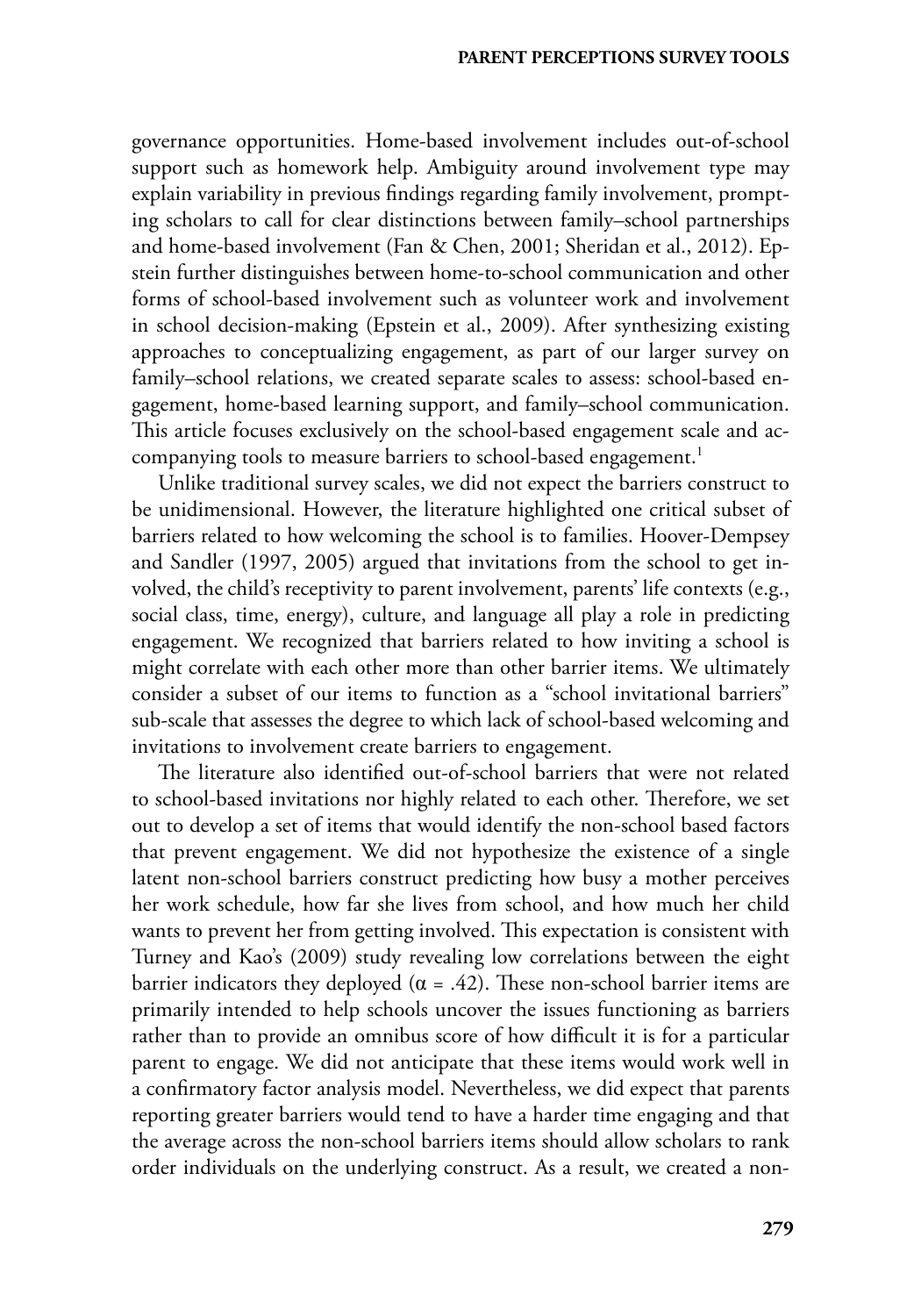school barriers composite, for which the indicators measure facets of the same construct, but do not function as a traditional scale (Bollen & Bauldry, 2011).

After reviewing the literature, we conducted three focus groups and one interview with a total of 12 parents. Through these focus groups we learned how parents conceptualized engagement, determined which indicators to include, and identified words parents used when describing these concepts. We recruited participants through our team's professional and personal networks as well as snowball sampling. Our sample included mothers (and one grandmother) of public elementary, middle, and high school students from urban and suburban districts in the Northeastern U.S. (although we did not intentionally recruit exclusively female interviewees). More than half were non-native English speakers. Our sample included participants who identified as Hispanic, Black, White, and Multiracial, and low-income. Our goal for this exercise was not to interview a nationally representative sample, but to get feedback from parents who were demographically somewhat different from each other and from the members of our team and who therefore might help us identify important facets of family–school engagement and barriers to involvement that we might otherwise overlook.

We conducted the 60-minute discussions in person, nine in English and one in Spanish. Participants received a \$20 gift certificate. We captured audio recordings for later transcription. We relied on an open-ended interview protocol that began by asking interviewees to describe the ways they and other parents engage with their children's school. Eventually we asked whether parents ever experienced challenges making it difficult to get involved. We prompted parents to describe the last time they engaged with the school and encountered a difficulty engaging and what would need to change to make it easier for parents to get involved.

These questions helped us identify indicators that resonated with parents. For example, some interviewees said they hesitated to get involved in school affairs due to worries that if they raised a concern, teachers might treat their child differently. This indicator was not prominently featured in the literature we read but was salient for a sub-set of parents in our sample. Had we excluded it, our tool may have missed an important barrier and prevented educators from remediating this issue, illustrating the way our development process better captured parents' experiences than an exclusively theoretical model.

Third, we compared the literature review and interview findings to prioritize those indicators that emerged from both sources for item development. Parents echoed research-based indicators such as meeting with teachers and volunteering at school. However, this process often led us to appreciate nuanced and consequential differences between what we culled from the literature and from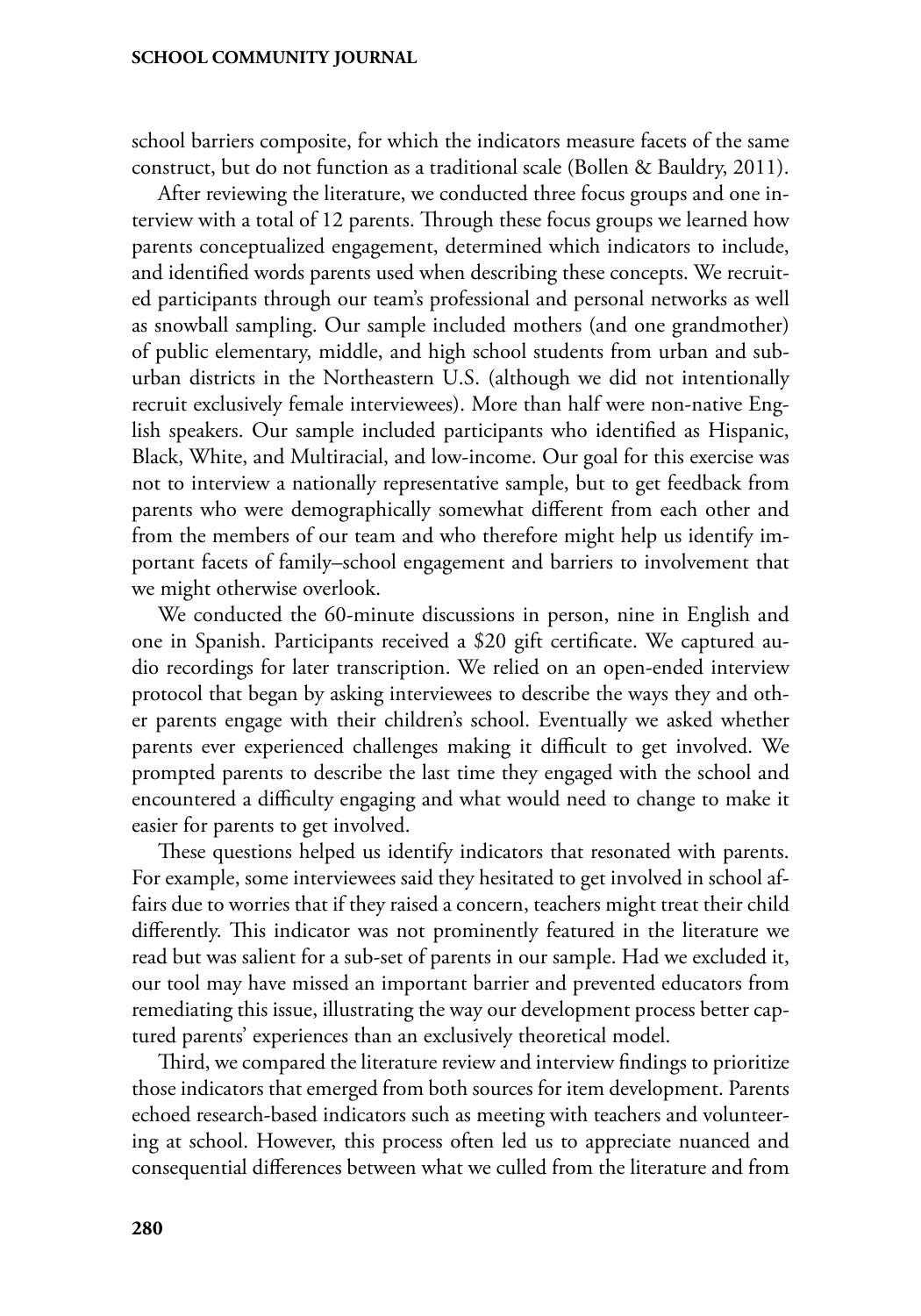parent interviews. For example, parents' schedules were a common barrier in both the research and interviews. However, while the literature focused primarily on parents' work schedules, parents discussed other scheduling issues. Mothers attending school themselves said their own class schedules made it difficult to engage. As a result, we developed the general item, "how busy your schedule is," rather than focusing exclusively on work schedules.

This type of subtle wording change can make a difference. Imagine a prospective survey respondent working a part-time job while attending school full time. With a typical item such as, "do you encounter the following challenge: trouble getting time off from work," this parent may respond that time off from work is "not a problem at all" for becoming engaged. However, the same parent might answer that "how busy her schedule is" presents "a very large problem" because of her responsibilities as both a student and mother. This example further illustrates how integrating findings from the literature and interviews helped minimize measurement error.

Fourth, we developed items that assessed key indicators of engagement and barriers to engagement, wording items to be consistent with language parents used and prioritizing indicators that surfaced in both the literature and focus groups. We initially developed 20 engagement items and 28 barriers items including some items that assessed overlapping domains—with the assumption that we would eventually eliminate ill-performing items during the final development steps. Parsimony was paramount since many schools would administer our items as part of a longer survey on family–school relations.

We relied on best practices for item development to minimize avoidable sources of measurement error (Artino, Gehlbach, & Durning, 2011; DeVellis, 2003). To improve scale reliability, we avoided reverse scored items (Benson & Hocevar, 1985; Swain et al., 2008) and labeled answer choices with constructspecific anchors (e.g., "not at all involved," "slightly involved," etc. when the construct was "involvement"; Tourangeau, Rips, & Rasinski, 2000). To minimize cognitive demands on respondents, we avoided asking them to rate their level of agreement to statements (Gehlbach, 2015; Krosnick, 1999). These characteristics represent an advance over many older measures of parental engagement and barriers developed before some of these best practices were well known (Dillman et al., 2009).

Fifth, we subjected our items to an expert review procedure. Scholars and practitioners familiar with family–school relationships completed an online survey providing feedback on the clarity and relevance of items, possible missing items, and appropriateness for parents of all cultural and linguistic backgrounds. Eighteen experts examined the barriers items, and 13 examined the engagement items. Experts rated a majority of the engagement (70%) and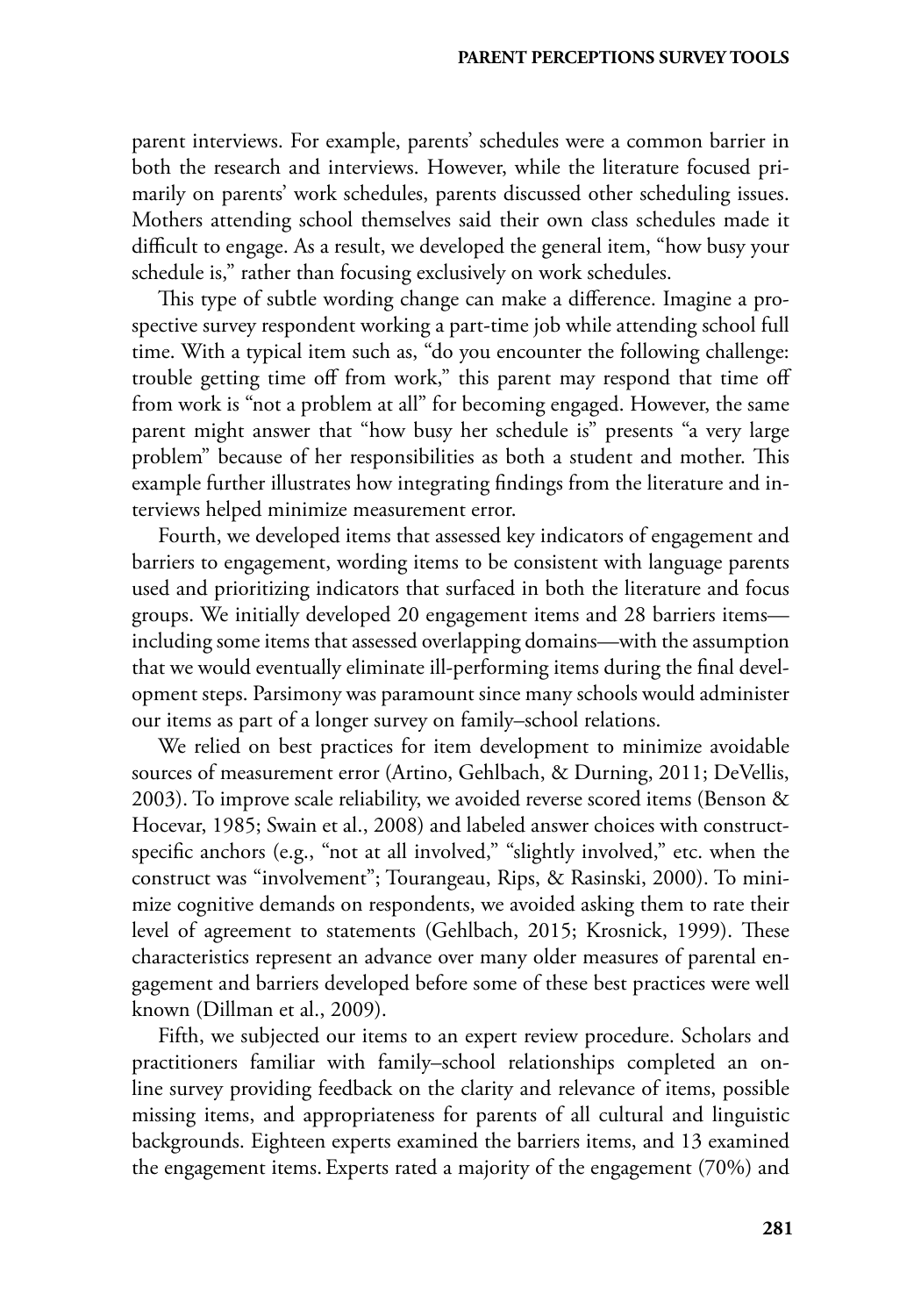barriers items (89%) as "quite relevant" or "extremely relevant," on average. No item had an average rating less than "somewhat relevant."

Despite these high ratings, experts helped us identify items for elimination. Reviewers pointed out that the barriers item about "transportation needs" (*M* = 4.58, *sd* = .61 on a scale of 1-5) overlapped with the "distance between home, work, and child's school" item (*M* = 3.95, *sd* = .91). We eliminated the latter, thinking it could confuse respondents by asking about the distance between three locations. We broadened the transportation item to "transportation-related challenges" since we agreed with reviewers that a parent would be unlikely to say transportation-related challenges did not create problems if distance was a substantial barrier. Similarly, experts argued that the item, "You feel like you are bothering school staff by trying to get involved" (*M* = 4.11, *sd = .96*) would measure similar variation as the "School staff seem too busy" (*M* = 4.22, *sd* = .81) and "The school is not welcoming to parents" (*M* = 4.68, *sd* = .58) items. Since experts said that the word "bothering" could create confusion, we eliminated the bothering item.

The experts also helped broaden the suitability of our tools to a wider range of parents. Although many existing parental engagement scales include a fundraising-related item, some reviewers hypothesized that our item, "How involved have you been in fundraising efforts at your child's school?" (*M* = 3.08, *sd* = 1.32) could be differentially relevant for low-income compared with middleincome parent populations. As a result, we flagged the fundraising item as a candidate for potential elimination during the pilot phase when we planned to prune additional items.

Sixth, we employed a cognitive pretesting procedure with six parents to identify and eliminate major sources of confusion for potential respondents (Karabenick et al., 2007). None of these parents participated in our earlier interviews. In 60-minute one-on-one interviews we showed parents the survey items one at a time and asked them to restate each question in their own words and then "think aloud" as they came to their answer. Overall, these interviews suggested that parents understood our items but also led us to make subtle improvements. For example, at face value the item, "In the past year, how often have you visited your child's school?" seemed reasonable. However, some parents interpreted a visit to include daily drop off, while others thought we were asking about going inside the building. Given this ambiguity and because we thought our item about meeting with teachers would capture similar variability, we flagged the "visited" item for possible elimination during the piloting phase. Thus, we were left with 6 engagement items and 17 barriers items.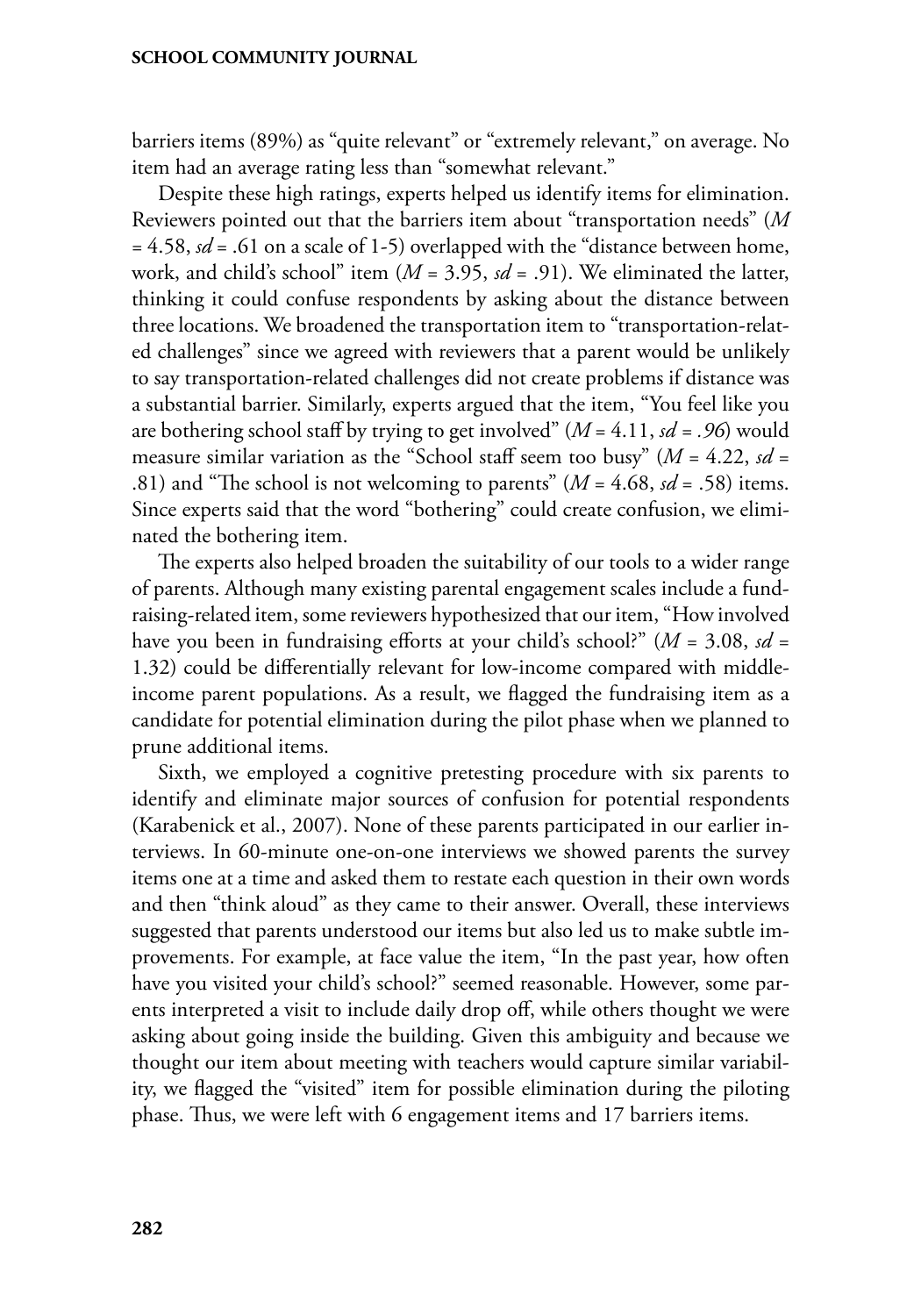## **Methodology for the Three Studies**

We next conducted three studies with national samples of parents. We relied on Study One to examine the factor structure and scale score reliability of our engagement scale and determine whether our barriers items would indeed function as a sub-scale and/or a composite. In Study Two, we replicated our findings for the engagement and barriers items and gathered evidence that inferences from scores showed convergent/discriminant validity with other constructs. In Study Three, we replicated our findings again for the engagement scale with a larger sample so we could gather further evidence of convergent validity by administering a preexisting scale designed to more directly measure a concept similar to our construct of interest.

## Participants

We drew all three samples from *SurveyMonkey's* national panel of almost one million survey respondents. *SurveyMonkey* recruits members by asking people who create and take surveys on their website to volunteer to take additional surveys to benefit charities and be eligible for rewards. *SurveyMonkey* invited panel members with children between the ages of 5 and 18 to take our online survey and administered it to those who elected to participate in the spring of 2012 (*n*  = 385), summer of 2012 (*n* = 251), and summer of 2013 (*n* = 589). We asked respondents with multiple children to focus on one child and his or her current school. Panelists could take the survey at their own convenience and stop and restart as needed. *SurveyMonkey* closed each survey within a few days.

The resulting samples, described in Table 1, were geographically diverse and included parents of children in a range of grades. On average, our sample members were slightly more affluent, educated, and likely to speak English at home than average Americans. This was not surprising given the source of our sample and the correlation between income, education, and Internet use. While all our participants had Internet access, this was true for roughly 78% of Americans as a whole as of 2011 (Zickuhr & Smith, 2011). The modal income range of our pooled sample was \$75,000–\$99,000, while national 2007–2011 median income was \$52,762. While less than 5% of our samples reported speaking a language other than English at home, the Census estimates that this was true for approximately 20% of the American public between 2007 and 2011 (U.S. Census Bureau, 2012).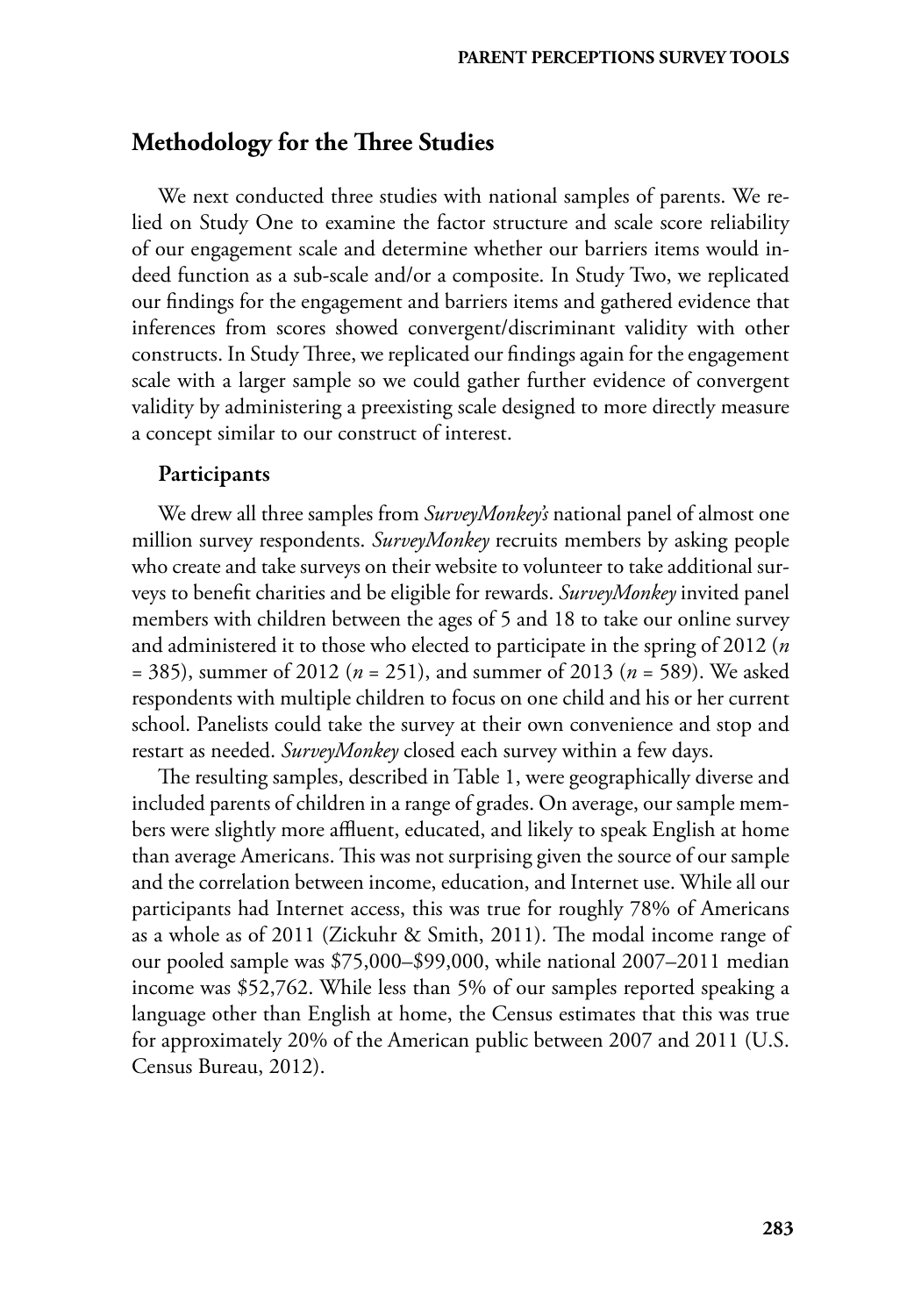| raoic 1. Daenground and Demographic Characteristics of the Tinee Samples |             |             |             |
|--------------------------------------------------------------------------|-------------|-------------|-------------|
|                                                                          | Study 1     | Study 2     | Study 3     |
|                                                                          | $(n = 385)$ | $(n = 266)$ | $(n = 589)$ |
|                                                                          | $\%$        | $\%$        | $\%$        |
| Child's grade                                                            |             |             |             |
| With children in elementary school (PreK-5)                              | 43.44       | 43.52       | 41.45       |
| With children in middle school (6-8)                                     | 23.03       | 22.22       | 24.53       |
| With children in high school (9-12)                                      | 33.53       | 34.26       | 34.02       |
| Relationship to child                                                    |             |             |             |
| Mothers                                                                  | 35.47       | 39.63       | 51.15       |
| Fathers                                                                  | 58.43       | 52.07       | 43.13       |
| Other (e.g., Grandparents, Guardians)                                    | 6.10        | 8.29        | 5.73        |
| Average annual household income                                          |             |             |             |
| \$0-49,999                                                               | 21.07       | 16.13       | 20.38       |
| \$50,000-99,999                                                          | 35.61       | 41.01       | 38.85       |
| \$100,000-149,999                                                        | 24.33       | 25.35       | 23.65       |
| \$150,000-199,999                                                        | 10.98       | 11.98       | 9.23        |
| \$200,000 and up                                                         | 8.01        | 5.53        | 7.88        |
| Highest level of education                                               |             |             |             |
| Less than high school                                                    | 0.58        | 2.20        | 2.85        |
| High school degree                                                       | 6.65        | 9.69        | 9.70        |
| Some college                                                             | 30.35       | 20.70       | 27.38       |
| Associate or bachelor's degree                                           | 36.13       | 37.00       | 38.02       |
| Graduate degree                                                          | 26.30       | 30.40       | 22.05       |
| Race/ethnicity of child                                                  |             |             |             |
| White/Caucasian                                                          | 74.85       | 72.90       | 68.08       |
| Hispanic American                                                        | 7.31        | 9.35        | 8.66        |
| <b>Black or African American</b>                                         | 5.85        | 7.01        | 7.47        |
| Asian or Pacific Islander                                                | 3.80        | 1.40        | 4.07        |
| Multiple ethnicity/Other                                                 | 8.18        | 9.35        | 5.60        |
| Language                                                                 |             |             |             |
| English is child's primary language                                      | 96.81       | 94.91       | 97.89       |

Table 1. Background and Demographic Characteristics of the Three Samples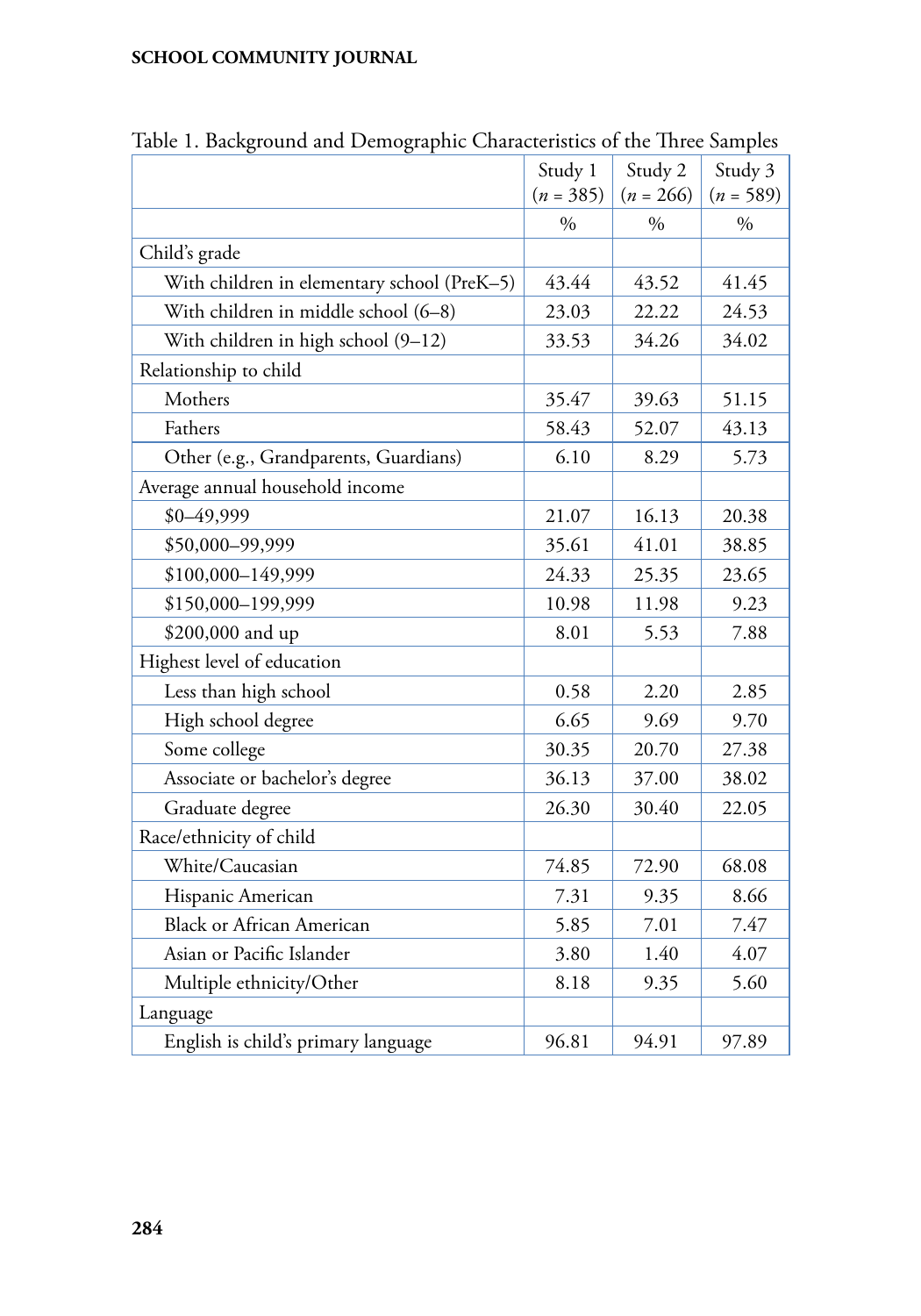|                      | <b>Engagement Scale</b>                                                                                   |
|----------------------|-----------------------------------------------------------------------------------------------------------|
| Item Code            | Item Text                                                                                                 |
| MEET <sup>a</sup>    | How often do you meet in person with teachers at your<br>child's school?                                  |
| GROUP <sup>b</sup>   | How involved have you been with a parent group(s) at your<br>child's school?                              |
| PARENTS <sup>a</sup> | In the past year, how often have you discussed your child's<br>school with other parents from the school? |
| HELPED <sup>a</sup>  | In the past year, how often have you helped out at your<br>child's school?                                |
|                      | School Invitational Barriers Sub-Scalec                                                                   |
|                      | How big of a problem are the following issues for becoming<br>involved with your child's current school?  |
| <b>UNSURE</b>        | You feel unsure about how to communicate with the school                                                  |
| WELCOME              | The school is not welcoming to parents                                                                    |
| <b>INFO</b>          | The school provides little information about involvement op-<br>portunities                               |
| <b>CULTURE</b>       | The school doesn't communicate well with people from your<br>culture                                      |
| <b>BUSY</b>          | School staff seem too busy                                                                                |
| <b>TREAT</b>         | You worry that adults at the school will treat your child dif-<br>ferently if you raise a concern         |
| <b>BELONGING</b>     | You do not feel a sense of belonging with your child's school<br>community                                |
|                      | Non-School Barriers Composite <sup>c</sup>                                                                |
| <b>SCHEDULE</b>      | How busy your schedule is                                                                                 |
| <b>TRANSPORT</b>     | Transportation-related challenges                                                                         |
| CHILDCARE            | Childcare needs                                                                                           |
| <b>SAFELY</b>        | Concerns about getting to the school safely                                                               |
| <b>WANT</b>          | Your child does not want you to contact the school                                                        |
| <b>MEMORIES</b>      | Negative memories of your own school experience                                                           |

Table 2. Engagement and Barriers Items

a Answer options for these items were: Almost never, Once or twice [per year], Every few months, Monthly, Weekly or more.

b Answer options for this item was: Not at all involved, A little involved, Somewhat involved, Quite involved, Extremely involved

 $\epsilon$ The answer choice options for all of the barriers items were: Not a problem at all, Small problem, Medium problem, Large problem, Very large problem.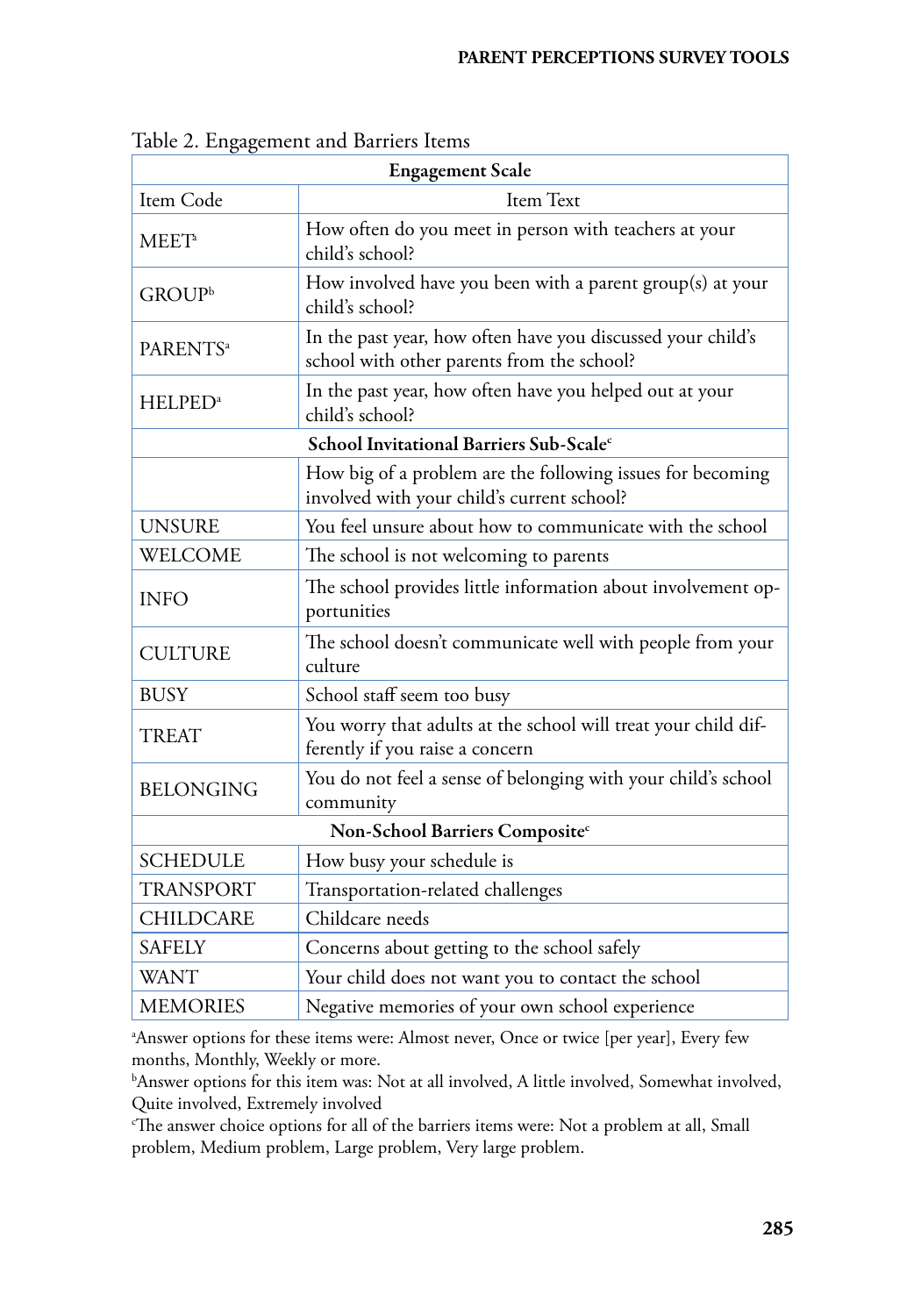## Measures

We administered engagement items in all studies and barriers items in Studies One and Two. Specifically, we deployed 6 engagement and 17 barriers items in Study One. In Study Two, we deployed 4 engagement and 13 barriers questions (see Table 2). Finally, in Study Three we administered the same four engagement items.

To gather evidence of convergent and discriminant validity of our measures, we also administered preexisting scales designed to measure constructs that were related to but distinct from family–school engagement (AERA, APA & NCME, 2014). We describe these measures in Table 3. In Study Two, we administered Walker et al.'s (2005) "Time and Energy" scale, which measures parents' energy for involvement, and the *National Household Education Survey* "Satisfaction with School" scale (NCES, 2007). This measure included items such as, "Would you say that you are very dissatisfied…or very satisfied with the school your child attends this year?" We used the "School Climate" scale to assess parent perceptions of their child's school (Schueler, Capotosto, Bahena, McIntyre, & Gehlbach, 2014). A sample item is, "Overall, how much respect do you think the teachers at your child's school have for the children?"

| Scale              | Source                                                   | $# \circ f$<br>items | Chronbach's<br>alpha with our<br>sample |
|--------------------|----------------------------------------------------------|----------------------|-----------------------------------------|
| Time and Energy    | Walker et al., 2005                                      | 10                   | 0.81                                    |
| Satisfaction       | <b>NCES National Household</b><br>Education Survey, 2007 | 5                    | 0.88                                    |
| Climate            | Schueler et al., 2014                                    | 7                    | 0.91                                    |
| Self-Efficacy      | Hoover-Dempsey & Sandler, 2005                           | 7                    | 0.87                                    |
| School Involvement | Hoover-Dempsey & Sandler, 2005                           | 5                    | 0.78                                    |

Table 3. Characteristics of Measures Deployed to Gather Evidence of Convergent/Discriminant Validity

In both Studies Two and Three, we deployed Hoover-Dempsey and colleague's "Parent Efficacy for Helping the Child Succeed in School" scale (Hoover-Dempsey & Sandler, 2005). Finally, in Study Three, we administered Hoover-Dempsey et al.'s (2005) "School General Involvement" scale, which includes items such as "Someone in this family…attends PTA meetings," accompanied by frequency-related answer choices.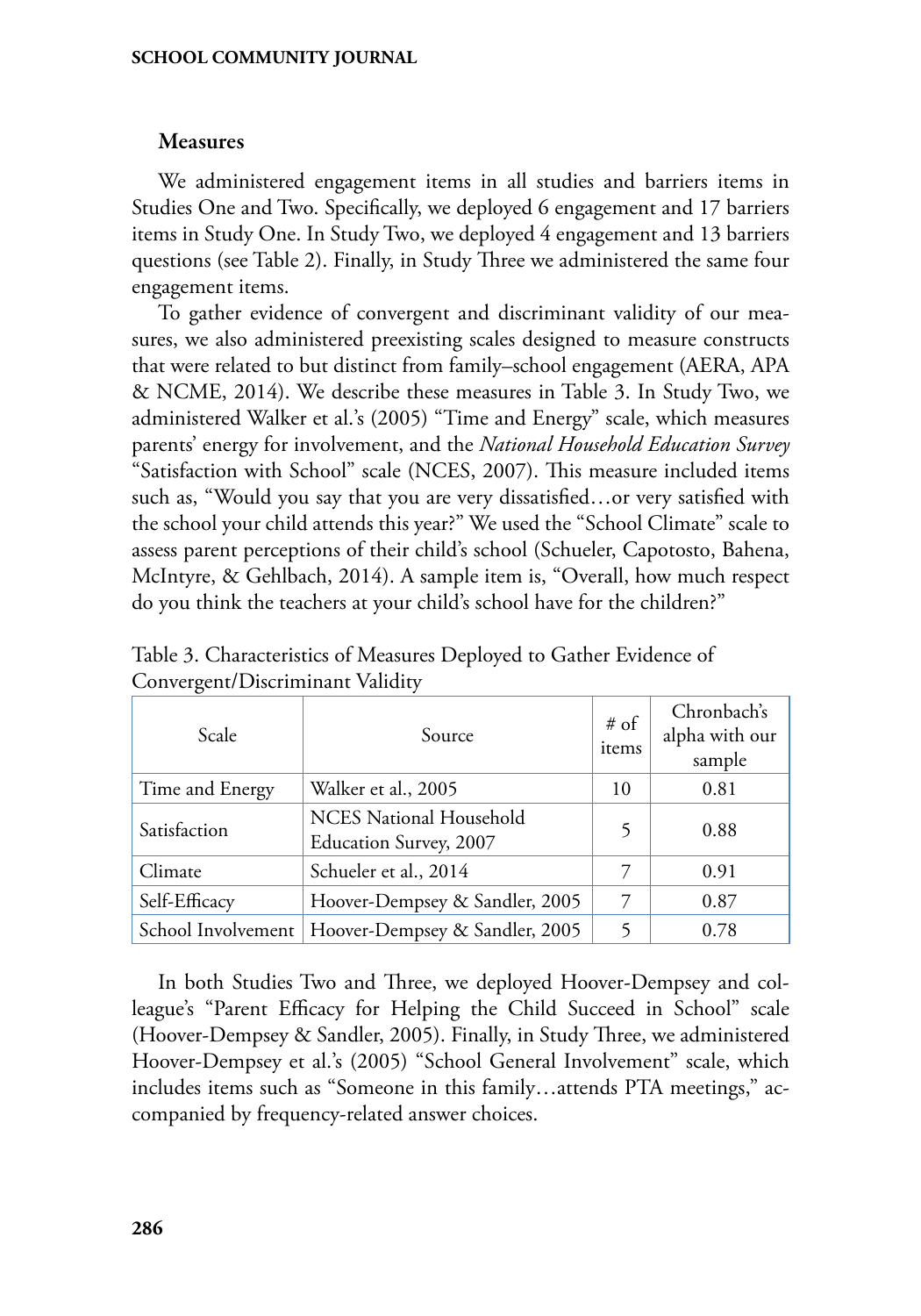|                              |            |                                        |                       | Study Two Sample $(n = 251)$     |                                 |                       |                    |              |          |
|------------------------------|------------|----------------------------------------|-----------------------|----------------------------------|---------------------------------|-----------------------|--------------------|--------------|----------|
|                              |            | Hypothesized Size of Correlation with: |                       |                                  |                                 |                       |                    |              |          |
| Scale                        | Engagement | Invitational<br>Barriers               | Barriers<br>Composite | Engagement                       | Invitational<br><b>Barriers</b> | Barriers<br>Composite | Time and<br>Energy | Satisfaction | Climate  |
| Engagement                   |            |                                        |                       |                                  |                                 |                       |                    |              |          |
| <b>Invitational Barriers</b> | Weak -     |                                        |                       | $-.35***$                        |                                 |                       |                    |              |          |
| <b>Barriers Composite</b>    | Weak -     | Weak +                                 |                       | $-.11***$                        | $.41***$                        |                       |                    |              |          |
| Time and Energy              | Moderate + | Weak -                                 | Weak -                | $.55***$                         | $-.26***$                       | $-.45***$             |                    |              |          |
| Satisfaction                 | Weak +     | Moderate -                             | None                  | $.33***$                         | $-.69***$                       | $-.03$                | $.23***$           |              |          |
| Climate                      | Weak +     | Moderate -                             | None                  | $.39***$                         | $-.60***$                       | .09                   | $.25***$           | $.89***$     |          |
| Self-Efficacy                | Weak +     | Moderate -                             | Moderate -            | $.25***$                         | $-40***$                        | $-.37***$             | $.67***$           | $.25***$     | $.28***$ |
|                              |            |                                        |                       | Study Three Sample ( $n = 561$ ) |                                 |                       |                    |              |          |
|                              |            | Hypothesized Size of Correlation with: |                       |                                  |                                 |                       |                    |              |          |
|                              | Engagement |                                        |                       | Engagement                       | Self-Efficacy                   |                       |                    |              |          |
| Engagement                   |            |                                        |                       |                                  |                                 |                       |                    |              |          |
| Self-Efficacy                | Weak +     |                                        |                       | $.33***$                         |                                 |                       |                    |              |          |
| School<br>Involvement        | $Strong +$ |                                        |                       | $.92***$                         | $.41***$                        |                       |                    |              |          |

Table 4. Hypothesized and Actual Bivariate Correlations Between Scales with Study Two and Study Three Samples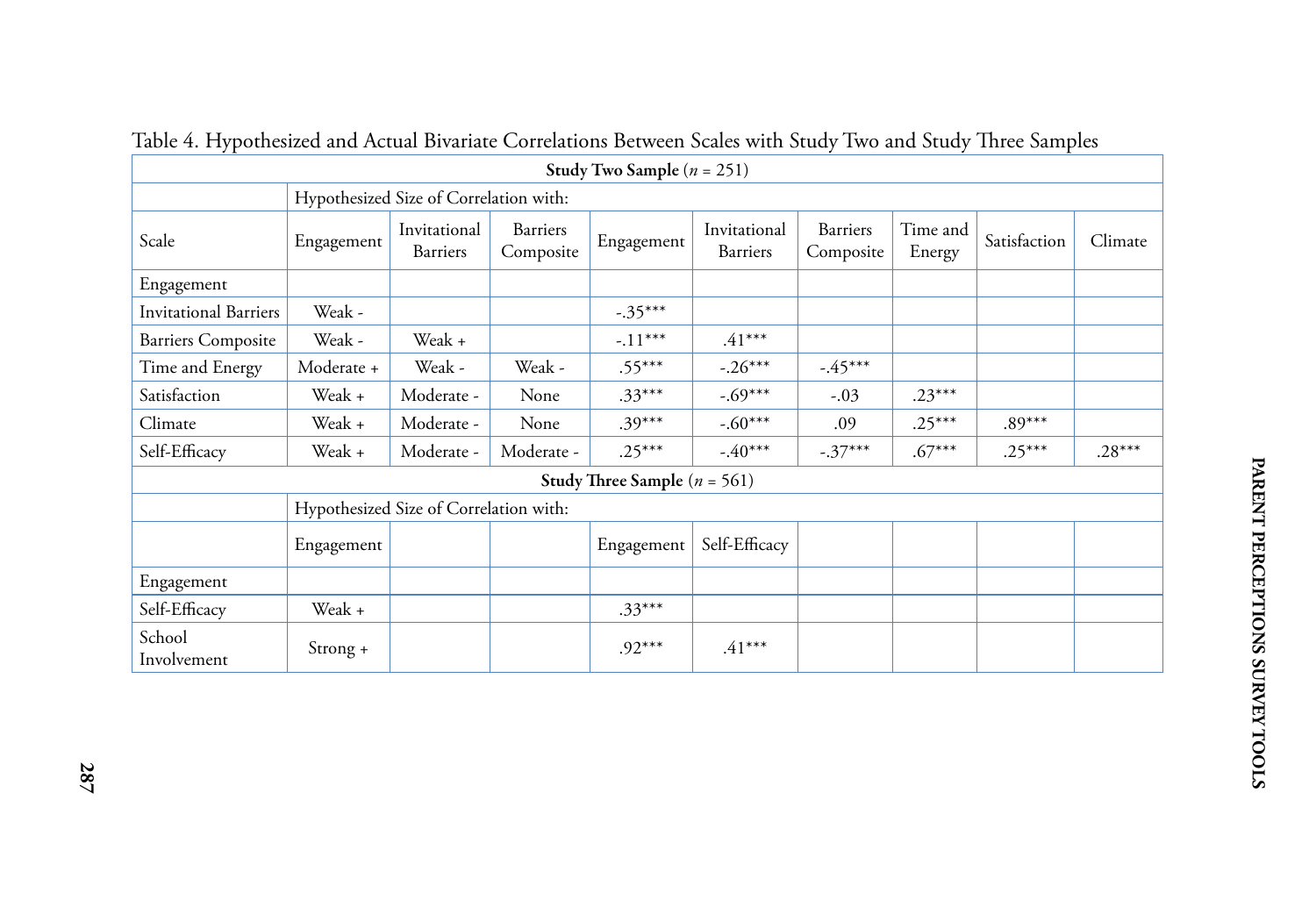In Table 4, we include our hypotheses about the expected direction and magnitude of the correlations between our engagement tools and the additional scales. We hypothesized that our engagement scale would have a weak negative correlation with both barriers tools on the premise that parents facing fewer hurdles are more likely to engage but that many parents overcome barriers, and several parents who experience few barriers still choose not to engage. We hypothesized that engagement would correlate moderately positively with the "Time and Energy" scale given that Walker et al.'s (2005) framework suggests parents with more energy will engage more heavily. We did not expect a high correlation, however, expecting that many parents who perceive themselves as busy still make time to engage, and those with free time do not necessarily spend it at their child's school.

We further anticipated that our engagement scale would correlate positively but weakly with the "Satisfaction with School," "School Climate," and "Parent Efficacy" scales. We hypothesized that greater satisfaction with the school and positive impressions of climate would improve the likelihood of involvement. However, some parent interviewees told us they were more likely to engage if something went wrong than if things were going well. Additionally, we expected that parents who felt more confident in their ability to support their child's learning would be more likely to engage but that a good portion of this confidence might manifest in home- rather than school-based support. Finally, we anticipated that our engagement scale would correlate positively and highly with the "School General Involvement" scale given that both were designed to measure the same construct.

For school invitational barriers, we expected that parents who perceive fewer barriers would tend to feel more efficacious, on average, but that these two scales would not be highly correlated since school-based practices should be largely distinct from parent self-perceptions. We expected our sub-scale to have a moderate negative correlation with measures of school satisfaction and climate since all three scales assess perceptions of the school, and parents who perceive the school to be less inviting are less likely to be satisfied.

In contrast, we did not expect our out-of-school barriers composite to correlate with either the satisfaction or climate scales since the composite was designed to measure barriers that are largely home-based and independent of the school. We hypothesized a weak negative correlation between our composite and Walker et al.'s (2005) scale since we expected parents who perceive greater barriers to also perceive they have less time and energy to engage.

#### Data Analytic Procedures

We used confirmatory factor analysis (CFA) to provide evidence of the engagement scale and school invitational barriers sub-scale factor structures. We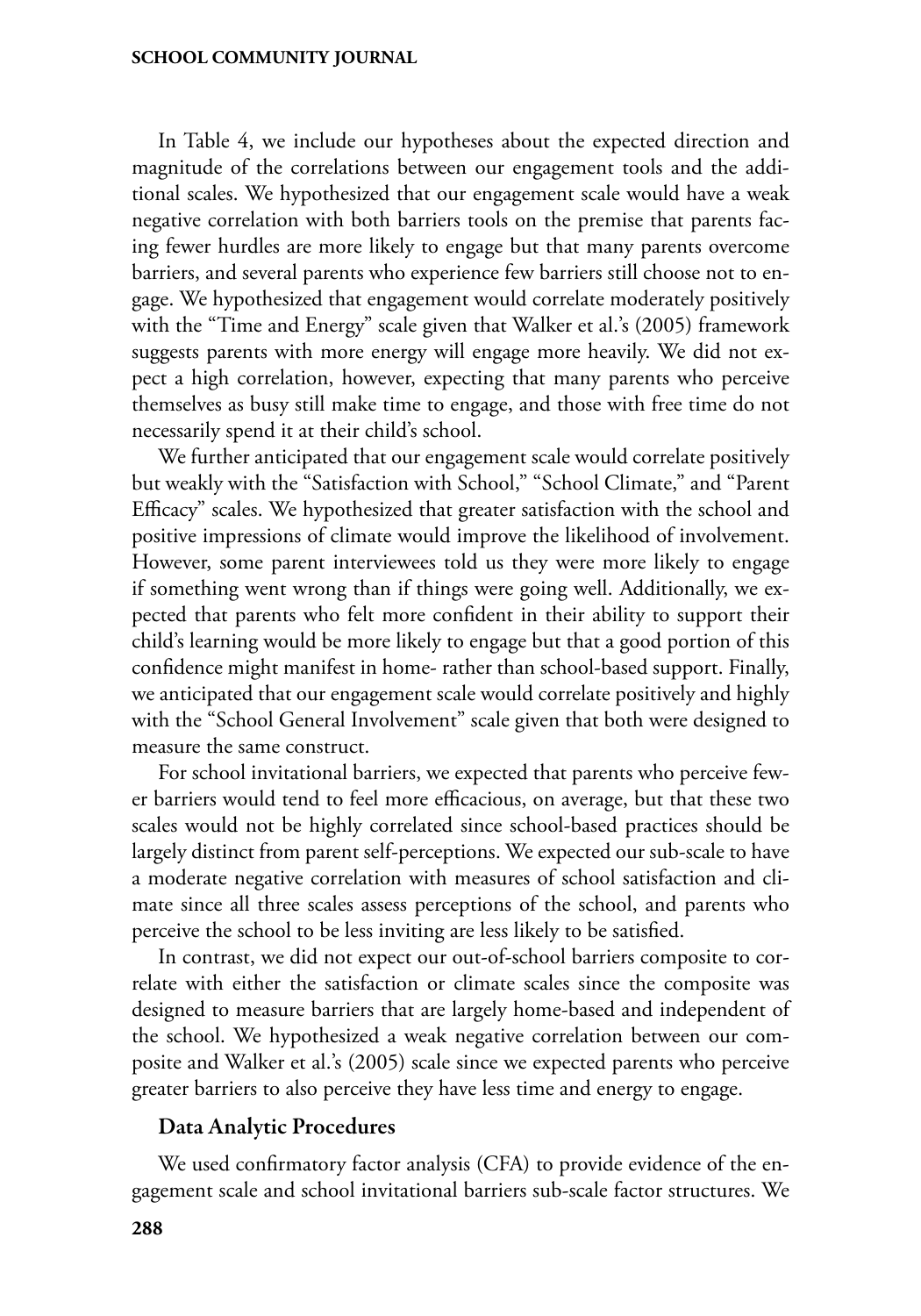used M*plus* Version 7, treating all indicators as categorical, and using robust weighted least squares with adjusted mean and variance (WLSMV) estimation (Asparouhov & Muthén, 2006). We used full information maximum likelihood to handle missing data, which was no greater than 2% for any variable. We relied on Stata Version 12 for reliability analyses and descriptive statistics. We adjusted all correlations for attenuation due to measurement error.

## **Results**

## Study 1

The primary goals with Study One (*n* = 385) were to identify a well-fitting, theoretically grounded factor structure for our engagement scale, to discover whether our barriers items would indeed function as a school invitational barriers sub-scale and non-school barriers composite, and to determine whether our items appeared to function as we intended.

## *Family–School Engagement Scale*

We began by examining the fit of the six-item, single-factor model with a focus on determining whether to preserve the two items we had flagged for removal in earlier phases of development. Model fit was relatively poor. We reject the null hypothesis that there is no significant difference between our model and one perfectly replicating the data ( $\chi^2$  = 80.29, *df* = 9, *p* < .05), and the RM-SEA was well above Kline's (2011) suggested .08 cutoff (*RMSEA* = .14 [*90% CI* = .12, .17]; *CFI* = .97). Four modification indices were greater than Kline's recommended cutoff of 10, and three correlation residuals were higher than Kline's .10 threshold, all pointing to either the fundraising or visiting items we previously identified as potentially problematic. Since we did not believe either item captured critical variation not captured by other items, we removed these two questions.

For the single-factor, four-item engagement model, we reject the null hypothesis that there is no difference in the population between our model and one exactly replicating the data ( $\chi^2$  = 7.90, *df* = 2, *p* < .05). Although it is slightly higher than .08 (*CFI* = 1.00; *RMSEA* = .09 [*90% CI* = .03, .16]), the RMSEA tends to have a positive bias in models with low degrees of freedom, especially with small samples (Kenny, Kaniskan, & McCoach, 2014). We determine the fit is adequate in light of other indicators. The CFI was high, no modification indices were higher than 10, and no correlation residuals had absolute values greater than .10, suggesting the degree of misfit is not troublesome. We report standardized factor loadings (ranging from .60 to .89) in Table 5 along with item means (ranging from 2.40 to 2.93), standard deviations (from 1.09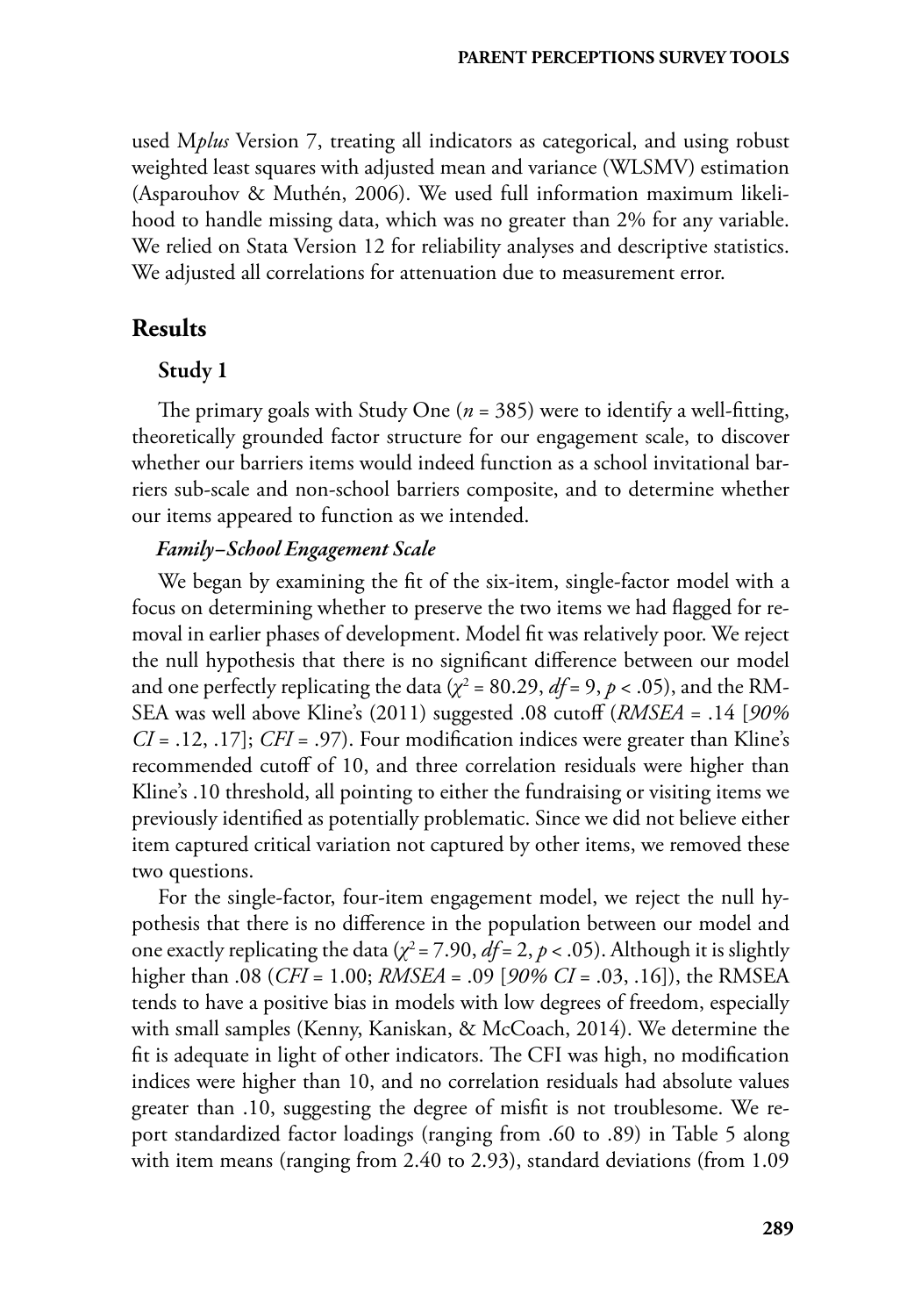to 1.34), and inter-item correlations (from .35 to .67). Respondents used the full range of answer choices for each item. The means and the magnitude of the standard deviations suggest that the items are capturing ample variation between respondents. Total scores had strong internal consistency  $(\alpha = .81).$ <sup>2</sup> Overall, this evidence is consistent with the idea that the items function as relatively strong indicators of engagement.

### *School Invitational Barriers Sub-Scale*

The seven barriers items related to school-based welcoming had inter-item correlations ranging from .45 to .66, with an average of .55 (see Table 6). Based on these findings and Hoover-Dempsey's framework, we examined the fit of these items as a single-factor sub-scale. Although we reject the null hypothesis of exact model fit  $(\chi^2 = 48.38, df = 14, p < .001)$ , we conclude that the degree of misfit is not worrisome (*CFI* = .99; *RMSEA* = .08 [*90% CI* = .06, .11]). The upper bound of the RMSEA 90% confidence interval extends slightly higher than .10; however, residual correlations and modification indices are all within Kline's recommended ranges. As we show in Table 7, standardized factor loadings ranged from .77 to .91, and total scores had strong internal consistency ( $\alpha$ = .89). Respondents utilized the full range of response options for each item.

#### *Non-School Barriers Composite*

As anticipated, our barriers items did not appear to function as a single unified scale. As we report in Table 6, the six barriers items unrelated to school-based welcoming had relatively low inter-item correlations with each other (ranging from .09 to .46 with an average of *r =* .29) as well as with the invitational barriers items (ranging from .06 to .48). We could not identify theoretically grounded groupings to suggest these items should form subscales. These six items ultimately made up a composite of non-school barriers items. Table 6 reports means (ranging from 1.21 to 2.80) and standard deviations (ranging from 1.23 to 2.77). Respondents utilized all response options for every item.

### Study 2

Because we had eliminated items from our engagement scale based on model fit and did not have strong prior hypotheses about the structure of the barriers items, we replicated the results with a second sample (*n* = 251). Additionally, we sought to gather evidence of convergent and discriminant validity of inferences.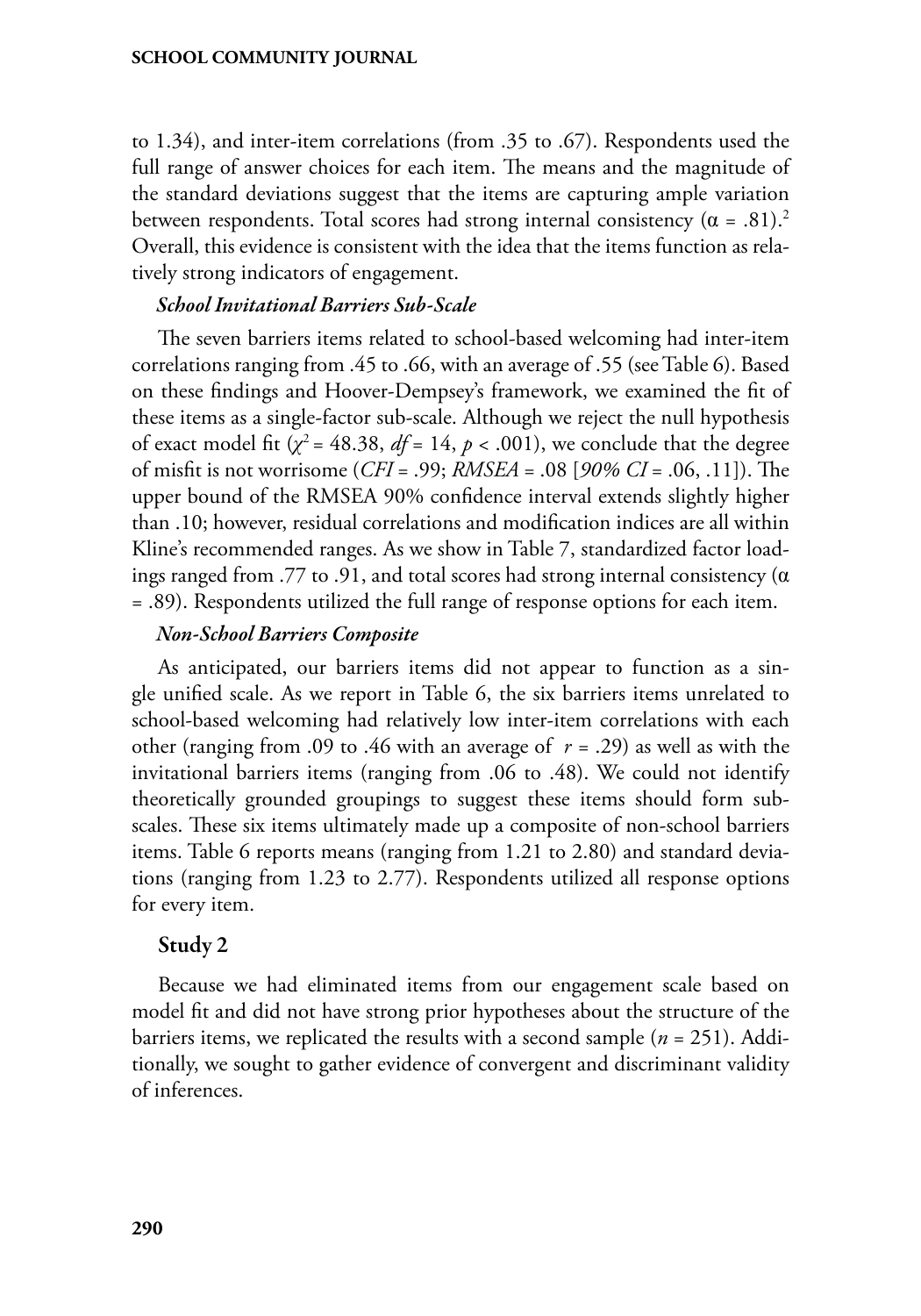|                |              | Study 1 ( $n = 385$ ) |                |                |                | Study 2 ( $n = 266$ )         |              |                |                         | Study 3 ( $n = 589$ ) |                  |                |  |
|----------------|--------------|-----------------------|----------------|----------------|----------------|-------------------------------|--------------|----------------|-------------------------|-----------------------|------------------|----------------|--|
|                | Mean         | <b>SD</b>             | Min            | Max            | Mean           | <b>SD</b>                     | Min          | Max            | Mean                    | <b>SD</b>             | Min              | Max            |  |
| <b>MEET</b>    | 2.71         | 1.09                  | $\mathbf{1}$   | 5              | 2.71           | 1.09                          | $\mathbf{1}$ | 5              | 2.95                    | 1.34                  | $\mathbf{1}$     | 6              |  |
| <b>GROUP</b>   | 2.48         | 1.23                  | $\mathbf{1}$   | 5              | 2.47           | 1.18                          | $\mathbf{1}$ | 5              | 2.35                    | 1.26                  | $\mathbf{1}$     | 5              |  |
| <b>PARENTS</b> | 2.93         | 1.34                  | $\mathbf{1}$   | 5              | 3.02           | 1.22                          | $\mathbf{1}$ | 5              | 3.30                    | 1.64                  | $\mathbf{1}$     | 6              |  |
| <b>HELPED</b>  | 2.40         | 1.31                  | $\mathbf{1}$   | 5              | 2.55           | 1.26                          | $\mathbf{1}$ | 5              | 2.96                    | 1.63                  | $\mathbf{1}$     | 6              |  |
|                |              |                       |                |                |                | <b>Interitem Correlations</b> |              |                |                         |                       |                  |                |  |
|                |              | Study 1               |                |                |                | Study 2                       |              |                |                         | Study 3               |                  |                |  |
|                | <b>MEET</b>  | <b>GROUP</b>          |                | <b>PARENTS</b> | <b>MEET</b>    | <b>GROUP</b>                  |              |                | <b>MEET</b>             | <b>GROUP</b>          |                  | <b>PARENTS</b> |  |
| <b>MEET</b>    | $\mathbf{1}$ |                       |                |                | $\mathbf{1}$   | <b>PARENTS</b>                |              | $\mathbf{1}$   |                         |                       |                  |                |  |
| <b>GROUP</b>   | .44          | $\mathbf{1}$          |                |                | .31            | $\mathbf{1}$                  |              |                | .33                     | $\mathbf{1}$          |                  |                |  |
| <b>PARENTS</b> | .35          | .59                   |                | $\mathbf{1}$   | .27            | .35                           |              | $\mathbf{1}$   | .35                     | .47                   |                  | $\mathbf{1}$   |  |
| <b>HELPED</b>  | .50          | .67                   |                | .49            | .46            | .57                           |              | .44            | .49                     | .60                   |                  | .48            |  |
|                |              |                       |                |                |                | Factor Loadings               |              |                |                         |                       |                  |                |  |
| Item           |              | Estimated             |                |                | <b>SE</b>      |                               |              | p-value        | Standardized            |                       |                  |                |  |
| Study          | $\mathbf{1}$ | $\mathbf{2}$          | $\overline{3}$ | $\mathbf{1}$   | $\overline{2}$ | $\overline{3}$                | $\mathbf{1}$ | 2              | $\overline{3}$          | $\mathbf{1}$          | $\boldsymbol{2}$ | $\overline{3}$ |  |
| <b>MEET</b>    | 1.00         | 1.00                  | 1.00           | .00.           | .00            | .00                           | .00.         | .00            | .00                     | .60                   | .55              | .60            |  |
| <b>GROUP</b>   | 1.48         | 1.26                  | 1.38           | .10            | .13            | .09                           | .00          | .00            | .00                     | .89                   | .69              | .83            |  |
| <b>PARENTS</b> | 1.16         | 1.00                  | .86            | .09            | .12            | .07                           | .00.         | .00            | .00                     | .70                   | .55              | .52            |  |
| <b>HELPED</b>  | 1.39         | 1.69                  | 1.30           | .09            | .19            | $.08\,$                       | .00          | .00            | .00.                    | .83                   | .93              | .78            |  |
|                |              |                       |                |                |                | Correlation Residuals         |              |                |                         |                       |                  |                |  |
|                |              | <b>MEET</b>           |                |                | <b>GROUP</b>   |                               |              | <b>PARENTS</b> |                         | <b>HELPED</b>         |                  |                |  |
| Study          | $\mathbf{1}$ | $\boldsymbol{2}$      | $\mathfrak{Z}$ | $\mathbf{1}$   | $\overline{2}$ | $\overline{3}$                | $\mathbf{1}$ | 2              | $\overline{\mathbf{3}}$ | $\mathbf{1}$          | $\boldsymbol{2}$ | 3              |  |
| <b>MEET</b>    |              |                       |                |                |                |                               |              |                |                         |                       |                  |                |  |
| <b>GROUP</b>   | $-.04$       | $-.02$                | $-.03$         |                |                |                               |              |                |                         |                       |                  |                |  |
| <b>PARENTS</b> | $-.02$       | .00.                  | .05            | .03            | .02            | .00                           |              |                |                         |                       |                  |                |  |
| <b>HELPED</b>  | .05          | .01                   | .00            | .00            | .00            | .01                           | $-.03$       | $-.01$         | $-.05$                  |                       |                  |                |  |

Table 5. Means, Standard Deviations, Interitem Correlations, Parameter Estimates and Correlations Residuals for Engagement Scale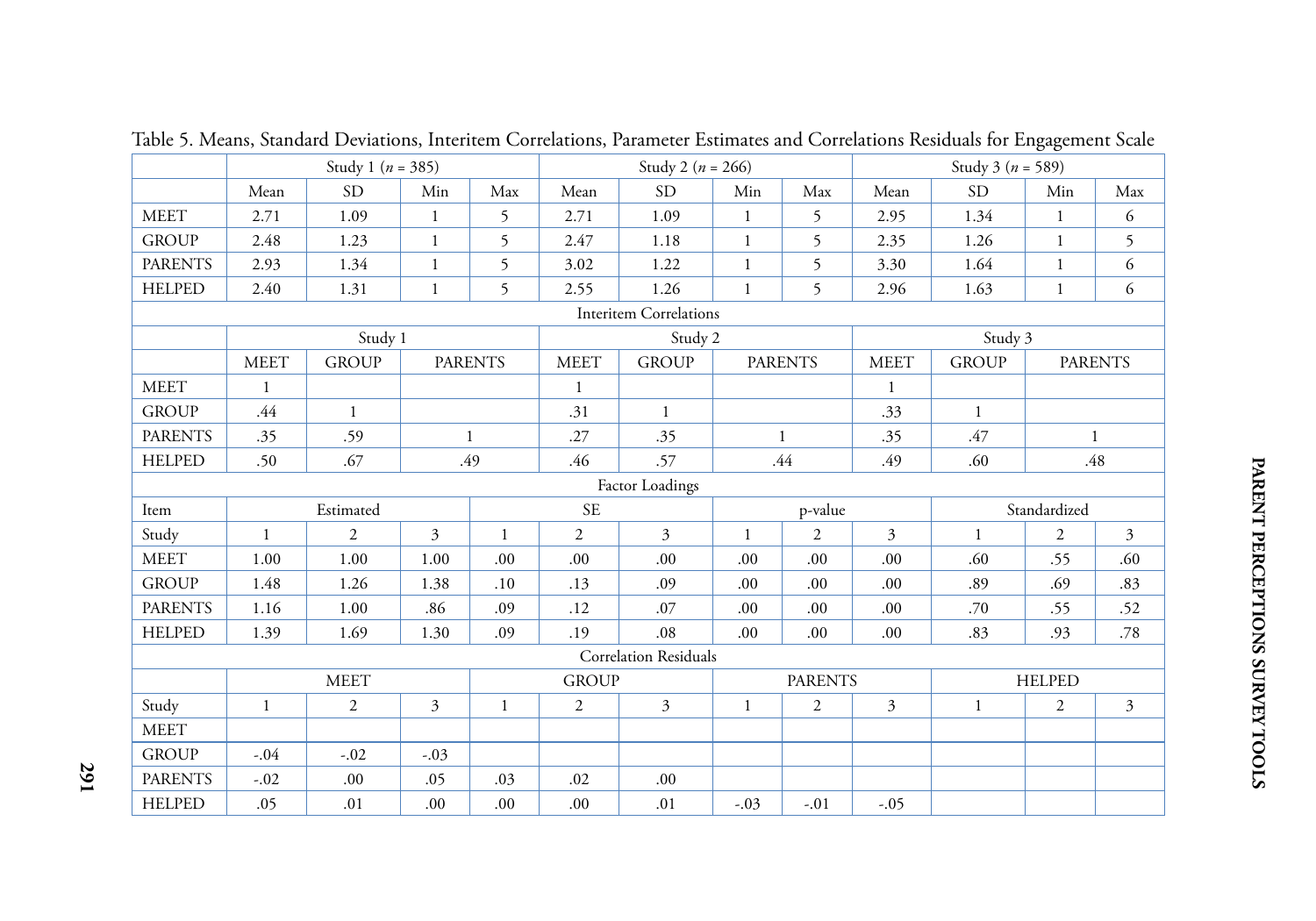| labic 0. ivicalis, standard Deviations, and mice-nem Contelations for Daniers hems with study One sample |      |           |                      |                       |                               |             |             |                                |                    |                     |             |                                        |             |              |
|----------------------------------------------------------------------------------------------------------|------|-----------|----------------------|-----------------------|-------------------------------|-------------|-------------|--------------------------------|--------------------|---------------------|-------------|----------------------------------------|-------------|--------------|
|                                                                                                          |      |           |                      |                       |                               |             |             | <b>Inter-Item Correlations</b> |                    |                     |             |                                        |             |              |
|                                                                                                          |      |           |                      |                       | Non-School Barriers Composite |             |             |                                |                    |                     |             | <b>Invitational Barriers Sub-Scale</b> |             |              |
|                                                                                                          | Mean | <b>SD</b> | SCHE-<br><b>DULE</b> | TRAN-<br><b>SPORT</b> | CHILD-<br><b>CARE</b>         | SAFE-<br>LY | <b>WANT</b> | MEMO-<br><b>RIES</b>           | UN-<br><b>SURE</b> | WEL-<br><b>COME</b> | <b>INFO</b> | CULT-<br><b>URE</b>                    | <b>BUSY</b> | <b>TREAT</b> |
| Non-school Bar-<br>riers Composite                                                                       |      |           |                      |                       |                               |             |             |                                |                    |                     |             |                                        |             |              |
| <b>SCHEDULE</b>                                                                                          | 2.77 | 1.21      | 1.00                 |                       |                               |             |             |                                |                    |                     |             |                                        |             |              |
| <b>TRANSPORT</b>                                                                                         | 1.73 | 1.08      | 0.30                 | 1.00                  |                               |             |             |                                |                    |                     |             |                                        |             |              |
| <b>CHILDCARE</b>                                                                                         | 1.61 | 1.03      | 0.39                 | 0.46                  | 1.00                          |             |             |                                |                    |                     |             |                                        |             |              |
| <b>SAFELY</b>                                                                                            | 1.28 | 0.70      | 0.20                 | 0.39                  | 0.38                          | 1.00        |             |                                |                    |                     |             |                                        |             |              |
| <b>WANT</b>                                                                                              | 1.36 | 0.87      | 0.09                 | 0.14                  | 0.23                          | 0.40        | 1.00        |                                |                    |                     |             |                                        |             |              |
| <b>MEMORIES</b>                                                                                          | 1.40 | 0.85      | 0.21                 | 0.23                  | 0.35                          | 0.34        | 0.30        | 1.00                           |                    |                     |             |                                        |             |              |
| Invitational Bar-<br>riers Sub-scale                                                                     |      |           |                      |                       |                               |             |             |                                |                    |                     |             |                                        |             |              |
| <b>UNSURE</b>                                                                                            | 1.37 | 0.83      | 0.19                 | 0.24                  | 0.38                          | 0.50        | 0.48        | 0.46                           | 1.00               |                     |             |                                        |             |              |
| WELCOME                                                                                                  | 1.37 | 0.83      | 0.16                 | 0.17                  | 0.26                          | 0.41        | 0.36        | 0.30                           | 0.58               | 1.00                |             |                                        |             |              |
| <b>INFO</b>                                                                                              | 1.51 | 0.92      | 0.14                 | 0.06                  | 0.22                          | 0.36        | 0.38        | 0.12                           | 0.51               | 0.66                | 1.00        |                                        |             |              |
| <b>CULTURE</b>                                                                                           | 1.20 | 0.68      | 0.13                 | 0.23                  | 0.33                          | 0.53        | 0.48        | 0.39                           | 0.48               | 0.50                | 0.41        | 1.00                                   |             |              |
| <b>BUSY</b>                                                                                              | 1.55 | 0.95      | 0.16                 | 0.22                  | 0.30                          | 0.43        | 0.35        | 0.38                           | 0.49               | 0.66                | 0.51        | 0.60                                   | 1.00        |              |
| <b>TREAT</b>                                                                                             | 1.50 | 1.01      | 0.08                 | 0.19                  | 0.24                          | 0.43        | 0.33        | 0.32                           | 0.45               | 0.59                | 0.46        | 0.51                                   | 0.64        | 1.00         |
| <b>BELONGING</b>                                                                                         | 1.53 | 0.97      | 0.12                 | 0.15                  | 0.28                          | 0.36        | 0.34        | 0.27                           | 0.57               | 0.59                | 0.62        | 0.48                                   | 0.55        | 0.62         |

# **292**Table 6. Means, Standard Deviations, and Inter-Item Correlations for Barriers Items with Study One Sample

*Note:*  $Min = 1$  and  $max = 5$  for all items.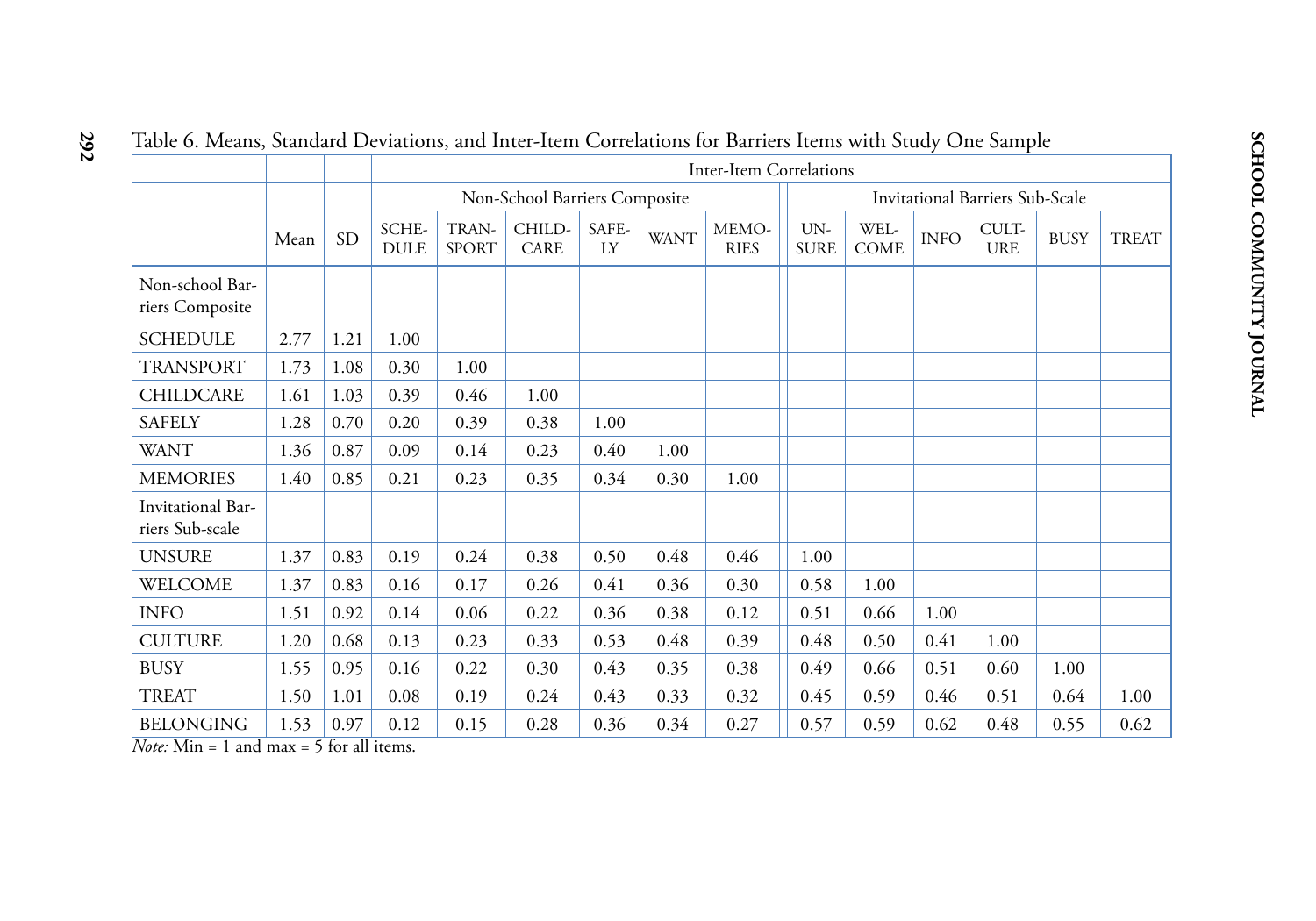| Item             |              |               | Est.    |        |              | <b>SE</b> |     | $\overline{p}$ |                |                |     | Std.           |
|------------------|--------------|---------------|---------|--------|--------------|-----------|-----|----------------|----------------|----------------|-----|----------------|
| Study            |              | 1             | 2       |        | 1            | 2         |     | $\mathbf{1}$   | $\overline{2}$ |                | 1   | $\overline{2}$ |
| <b>UNSURE</b>    |              | 1.00          | 1.00    |        | .00          | .00       |     | .00.           | .00            |                | .77 | .74            |
| <b>WELCOME</b>   |              | 1.17          | 1.18    |        | .05          | .09       |     | 00.            | .00            |                | .91 | .88            |
| <b>INFO</b>      |              | 1.06          | 1.04    |        | .06          | .08       |     | .00.           | .00            |                | .82 | .77            |
| <b>CULTURE</b>   |              | 1.11          | 1.01    |        | .05          | .08       |     | .00.           | .00.           |                | .86 | .75            |
| <b>BUSY</b>      |              | 1.09          | 1.12    |        | .05          | .10       |     | .00            | .00            |                | .84 | .83            |
| <b>TREAT</b>     |              | 1.06          | 1.13    |        | .05          | .08       |     | .00.           | .00            |                | .82 | .84            |
| <b>BELONGING</b> |              | 1.12          | 1.10    |        | .05          | .07       |     | .00.           | .00            |                | .87 | .82            |
|                  |              |               | WELCOME |        | <b>INFO</b>  |           |     |                |                |                |     |                |
|                  |              | <b>UNSURE</b> |         |        |              |           |     | <b>CULTURE</b> |                | <b>BUSY</b>    |     | <b>TREAT</b>   |
| Study            | $\mathbf{1}$ | 2             | 1       | 2      | $\mathbf{1}$ | 2         | 1   | 2              | 1              | $\overline{2}$ | 1   | 2              |
| <b>UNSURE</b>    |              |               |         |        |              |           |     |                |                |                |     |                |
| <b>WELCOME</b>   | .04          | .00           |         |        |              |           |     |                |                |                |     |                |
| <b>INFO</b>      | $-.01$       | .02           | .05     | .01    |              |           |     |                |                |                |     |                |
| <b>CULTURE</b>   | $-.01$       | $-.02$        | $-.06$  | $-.01$ | $-.10$       | .00       |     |                |                |                |     |                |
| <b>BUSY</b>      | $-.07$       | $-.04$        | .02     | $-.02$ | $-.07$       | .02       | .07 | .04            |                |                |     |                |
| <b>TREAT</b>     | $-.04$       | $-.01$        | $-.03$  | .02    | $-.06$       | $-.10$    | .02 | $-.03$         | .05            | .03            |     |                |

Table 7. Parameter Estimates for the School Invitational Barriers Model with Samples One and Two

*Note*. We set the loading of the first indicator to 1.0 to identify the model.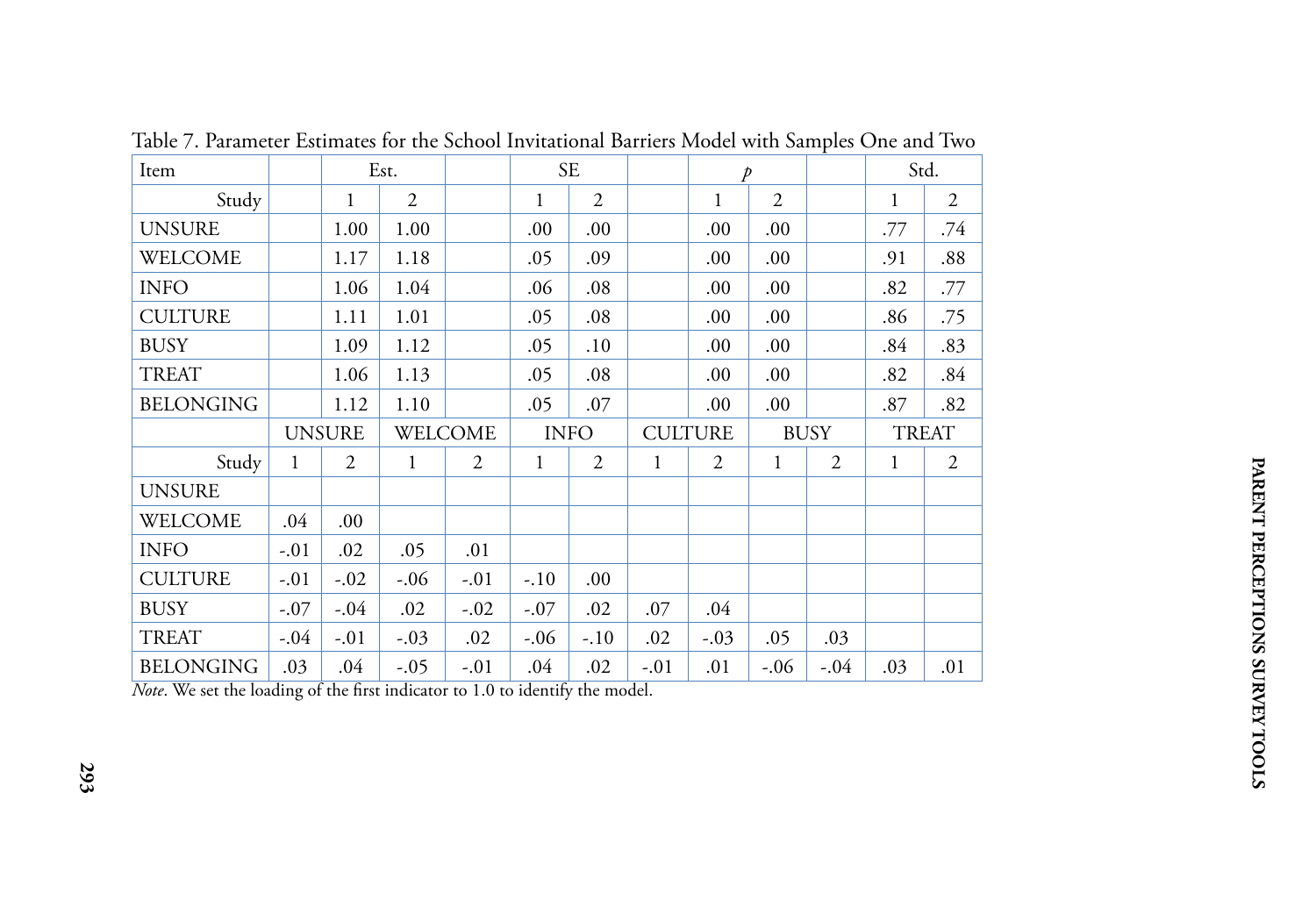#### *Family–School Engagement Scale*

In Study Two, our four-item, single-factor engagement model had adequate fit (*χ*<sup>2</sup> = .94, *df* = 2, *p* = .63; *CFI* = 1.00; *RMSEA* = .00 [*90% CI* = .00, .10]). There were no problematic modification indices or correlation residuals. Table 5 displays standardized factor loadings (ranging from .55 to .93). Item means ranged from 2.47 to 3.02, standard deviations from 1.09 to 1.26, and interitem correlations from .27 to .57. Total scores had relatively strong internal consistency  $(\alpha = .73)$ .

We also found evidence of convergent and discriminant validity of inferences (see Table 4). To do so, we fit a model with six latent factors—engagement, invitational barriers, time and energy, satisfaction, climate, and self-efficacy each loading onto its indicators. We allowed each latent factor to correlate with the other latent factors, as well as scale scores for the non-school barriers composite. Model fit was acceptable (*χ*<sup>2</sup> = 1005.54, *df* = 609, *p* < .001; *CFI* = .96; *RMSEA* = .05, *RMSEA 90% CI* = .05, .06).

The correlation between the latent factors representing our engagement scale and our school invitational barriers sub-scale suggested that parents who perceive their school to be more welcoming engage more  $(r_{n=251} = -.35; p < .001)$ . The correlation between engagement and Walker et al.'s (2005) scale was consistent with the idea that parents with more time and energy have higher levels of engagement; however, these scales still appear to measure distinct constructs  $(r_{n=251} = .55; p < .001)$ . Engagement was only weakly correlated with parent satisfaction with the school ( $r_{n=251} = .33; p < .001$ ) and perceptions of school climate  $(r_{\text{max}} = .39; p < .001)$ . Bivariate scatterplots of scores on our engagement scale with both the satisfaction and climate scale scores show relatively few parents who are either dissatisfied with their child's school or perceive their child's school to have a poor climate and who are also highly engaged. In contrast, there is a greater concentration of parents who are satisfied with the school or perceive a positive climate but do not score highly on our engagement measure. Additionally, engagement was weakly correlated with parent self-efficacy  $(r_{n=251} = .25; p < .001)$ , consistent with the notion that parents who are more satisfied with the school and more self-efficacious are somewhat more likely to engage, although these scales still represent different constructs.

#### *School Invitational Barriers Sub-Scale*

The fit of the seven-item, single-factor school invitational barriers model was better with the Study Two than the Study One sample. We fail to reject the null hypothesis of no difference between ours and a model exactly replicating the data  $(\chi^2 = 11.79, df = 14, p = .62)$ . The other fit statistics fell within Kline's suggested ranges (*CFI* = 1.00; *RMSEA* = .00 [*90% CI* = .00, .06]). None of the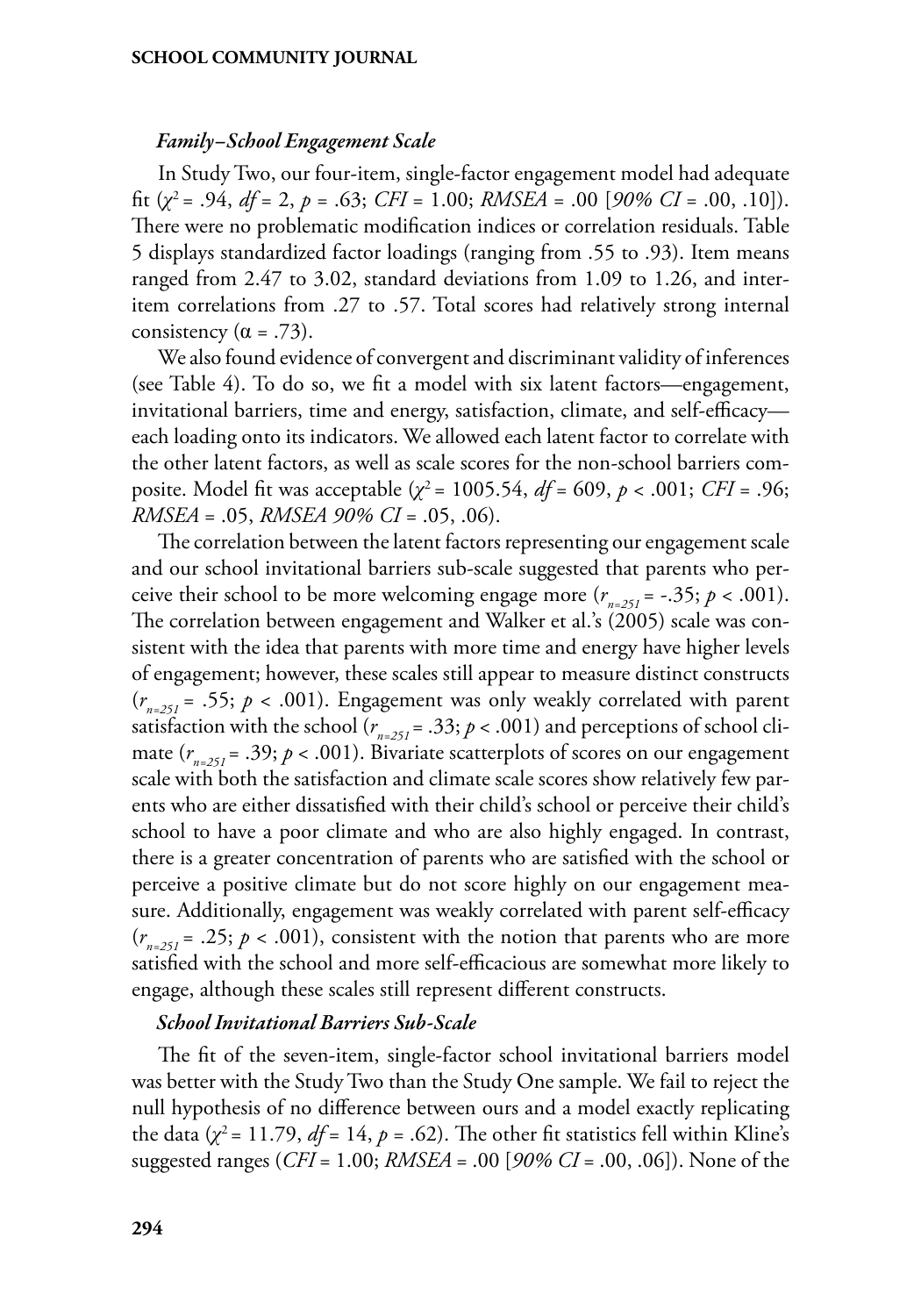correlation residuals were greater than .10, and no modification indices were greater than 10. Standardized factor loadings ranged from .74 to .88, and total scores had strong internal consistency ( $\alpha$  = .87). Table 6 shows that invitational barrier item means ranged from 1.22 to 1.70, standard deviations from .67 to 1.04, and inter-item correlations from .35 to .65.

The bivariate correlations between our invitational barriers sub-scale and preexisting scales provided evidence of convergent and discriminant validity of inferences (see Table 4). The correlation between the latent factors for engagement and invitational barriers was consistent with the premise that parents in schools perceived as less inviting engage less but that much of the variation in engagement is explained by other factors  $(r_{n=251} = -.35; p < .001)$ . Based on a scatterplot of the relationship between school invitational barriers and engagement, many parents in our sample at welcoming schools failed to engage, but few parents were highly engaged at unwelcoming schools. Furthermore, the correlation between the Time and Energy scale and our invitational barriers sub-scale was consistent with the idea that parents who face fewer barriers make more time to engage, but again these scales still appear to measure different constructs  $(r_{n-251} = -.26; p < .001)$ . Our sub-scale had larger negative correlations with measures of school satisfaction ( $r_{n=251}$  = -.69;  $p < .001$ ) and climate  $(r_{n-251} = -.60; p < .001)$ , which we expected given all three scales measure perceptions of the school. Finally, our findings for the self-efficacy scale provided some evidence of divergent validity, suggesting that parents who perceive school-based barriers are less confident, but that one scale measures a school-based construct and the other confidence to support learning in and out of school  $(r_{n-251} = -.40; p < .001)$ .

## *Non-School Barriers Composite*

Table 6 reports that the composite of six non-school barriers item means ranged from 1.28 to 2.85, standard deviations from .67 to 1.18, and inter-item correlations from .02 to .38. Respondents gave the full range of answer choices to each item. To examine bivariate correlations between our barriers composite and preexisting scales, we calculated a composite scale score for each parent by averaging each response and weighting each indicator equally (*M* = 1.70; *sd* = .53; range =  $1-4$ ).

After fitting our model to test for convergent and discriminant validity, we found that the correlation between the latent factor for our engagement scale and the non-school barriers composite suggested that parents who perceive more and larger barriers engage less with their children's schools, but the correlation was not large  $(r_{n=251} = -.26; p < .001)$ . Interestingly, a bivariate scatterplot shows quite a bit of variation in levels of engagement among parents with few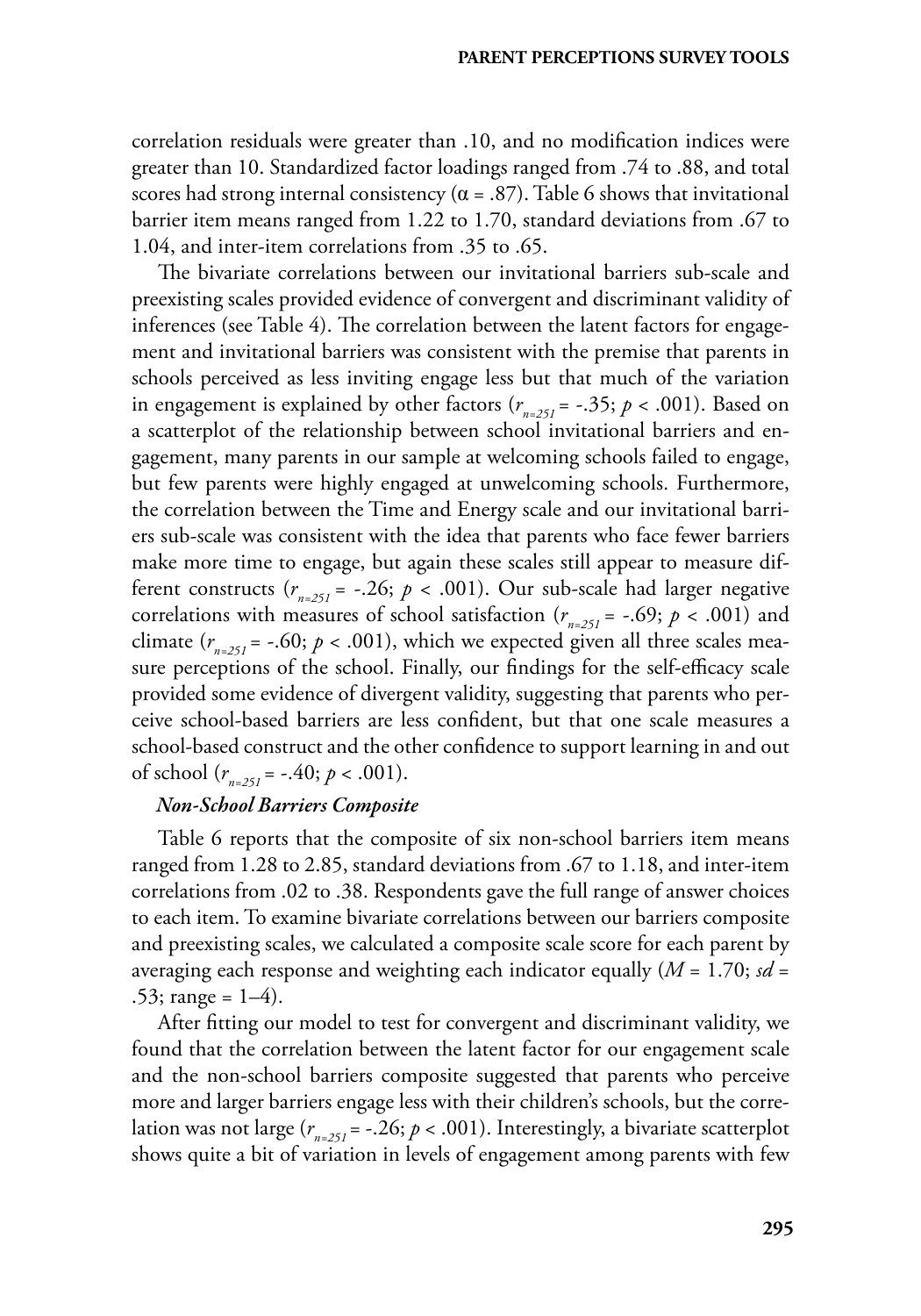non-school barriers; however, there are virtually no parents in our sample who encounter many out-of-school barriers and still engage at a high level.

The correlation between our barriers composite and the Time and Energy scale was in the expected direction ( $r_{n=251} = -.38; p > .001$ ). Parents with fewer perceived barriers to engagement also perceive they have more time and energy for involvement. As expected, the barriers composite was not correlated with either the school satisfaction  $(r_{n=251} = -.05; p > .05)$  or climate  $(r_{n=251} = .04; p > .05)$ scale, suggesting our composite assesses non-school barriers. Finally, parents with higher self-efficacy tended to perceive fewer barriers  $(r_{n-251} = -.31; p < .001)$ .

## Study 3

We conducted our final study to replicate results for the engagement scale with a slightly larger sample (*n* = 507) and to examine evidence of convergent validity. Although we reject the null hypothesis of no difference in fit between our model and one perfectly replicating the data ( $\chi^2$  = 8.43, *df* = 2, *p* < .05), we do so narrowly ( $p = .01$ ) and expect this given the  $\chi^2$  statistic is sensitive to sample size. Other fit statistics are within suggested cutoffs. Although the upper bound of the RMSEA 90% confidence interval is higher than .10 (*CFI* = 1.00; *RMSEA* = .08 [*90% CI* = .03, .14]), no correlation residuals were greater than .10, and no modification indices were above 10. We determine the RM-SEA confidence interval does not signal a troubling degree of misfit based on the full set of indicators. We report standardized factor loadings (ranging from .52 to .83), item means (ranging from 2.35 to 3.30), and standard deviations (from 1.26 to 1.64) in Table 5. Again, our scale had relatively high internal consistency ( $\alpha$  = .77).

To gather evidence of convergent and discriminant validity of inferences, we fit a CFA model with three latent factors—engagement, self-efficacy, and school involvement—allowing each latent factor to covary with the others to examine bivariate correlations between our engagement scale and the two preexisting scales we administered to participants. We reject the null hypothesis of exact model fit (*χ*2 = 647.79, *df* = 101, *p* < .001). The CFI was .94, and the RM-SEA was .10 (*RMSEA 90% CI* = .09, .11). As expected, our scale was strongly positively correlated with Walker et al.'s (2005) General School Involvement scale  $(r_{n=589} = .92; p < .001)$ . This was the highest correlation between our engagement scale and any of the additional scales we administered. Since Walker et al.'s scale was designed to measure a construct most similar to our own, this provides further evidence of convergent validity of inferences. As with the Study Two sample and consistent with our initial hypothesis, the parental selfefficacy and engagement scales were only weakly positively correlated ( $r_{n=589}$  = .33;  $p < .001$ ).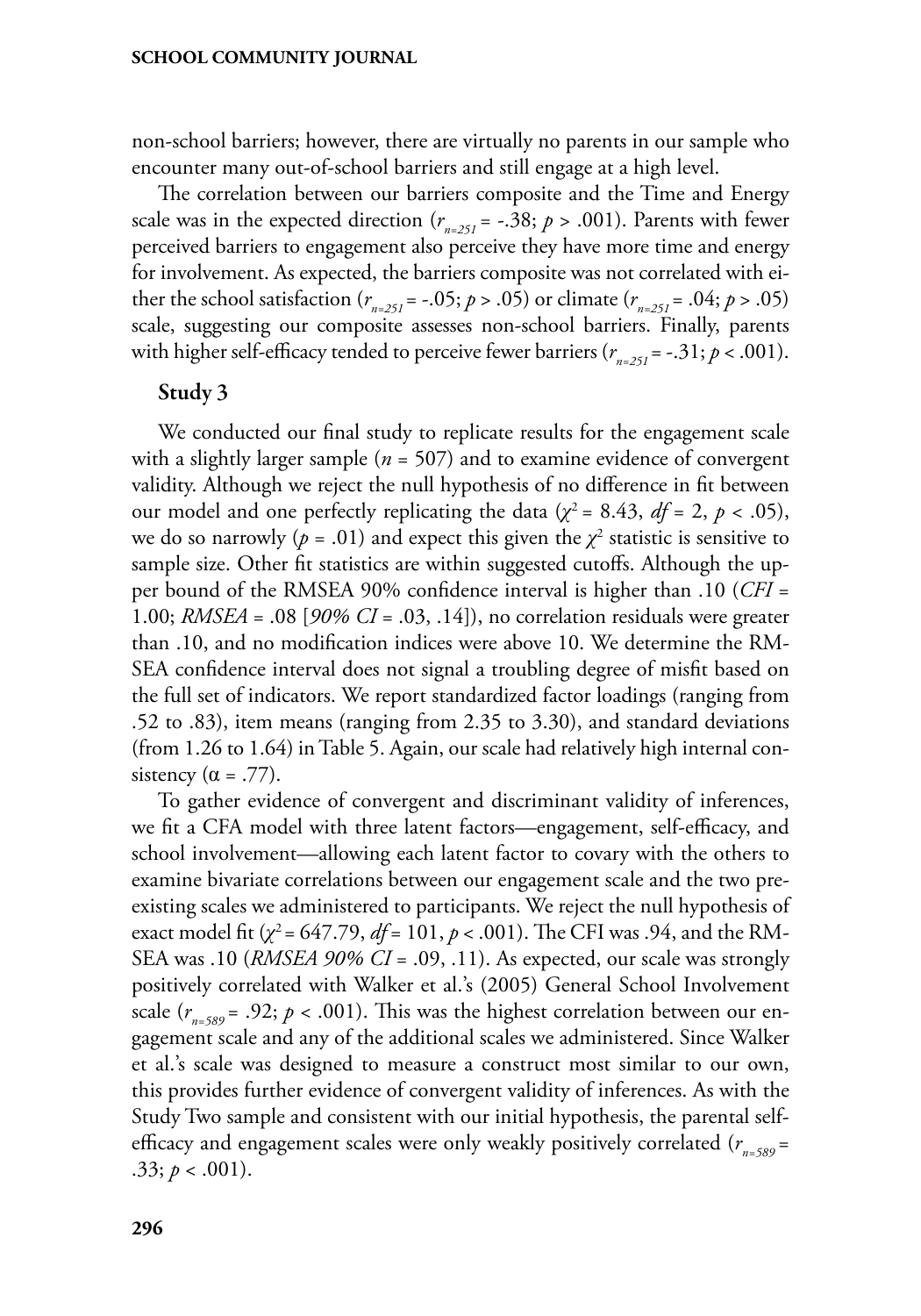## **Discussion**

Despite the importance of family involvement with children's schools, assessing family–school engagement is deceptively challenging. To fully capture this construct and learn how to promote engagement, it is important to measure not only parent perceptions of their engagement, but also the barriers parents believe prevent greater involvement. However, measuring these concepts is complicated by the fact that it is not obvious whether a set of barriers items should function as a traditional survey scale, and parental time limitations compound the challenges.

We addressed these challenges through a process that synthesized academic theory and empirical research with our own inductive findings based on interviews and surveys. Our process revealed that to effectively measure a complex construct like family engagement, researchers sometimes require a combination of scales, sub-scales, and composites. We illustrate that a composite variable can be useful for measuring a concept like barriers to engagement, for which the indicators measure facets of the same construct but do not function as a traditional scale.

Our results further suggest that educators and researchers alike can now use our items to measure parent perceptions of their engagement and the barriers parents believe they face to becoming more involved. Combining feedback from scholars and parents improved the likelihood our measures capture the key components of our constructs and are interpretable for respondents. We then administered our tools to large samples of parents to ensure adequate reliability and item functioning. For our engagement scale and school invitational barriers sub-scale, we identified a theoretically grounded factor structure that adequately fit the data across multiple samples. All three tools capture ample variation between respondents. This was true despite some differences between the three samples in terms of their demographic makeup (e.g., Study One and Two had a larger share of fathers than Study Three). Although factor loadings for individual items in our school-based engagement scale varied somewhat from sample to sample, the relative rankings of the standardized loading sizes were quite similar across samples.

Despite these findings, it is important to keep in mind that establishing the validity of a measure is an ongoing process (AERA, APA, & NCME, 2014). The *SurveyMonkey* samples provided an efficient way to test our measures with relatively large groups of parents, diverse in terms of geography and children's school levels and types. However, these samples came with two noteworthy limitations. First, our samples, on average, had somewhat higher income and education levels and were less likely to speak a language other than English at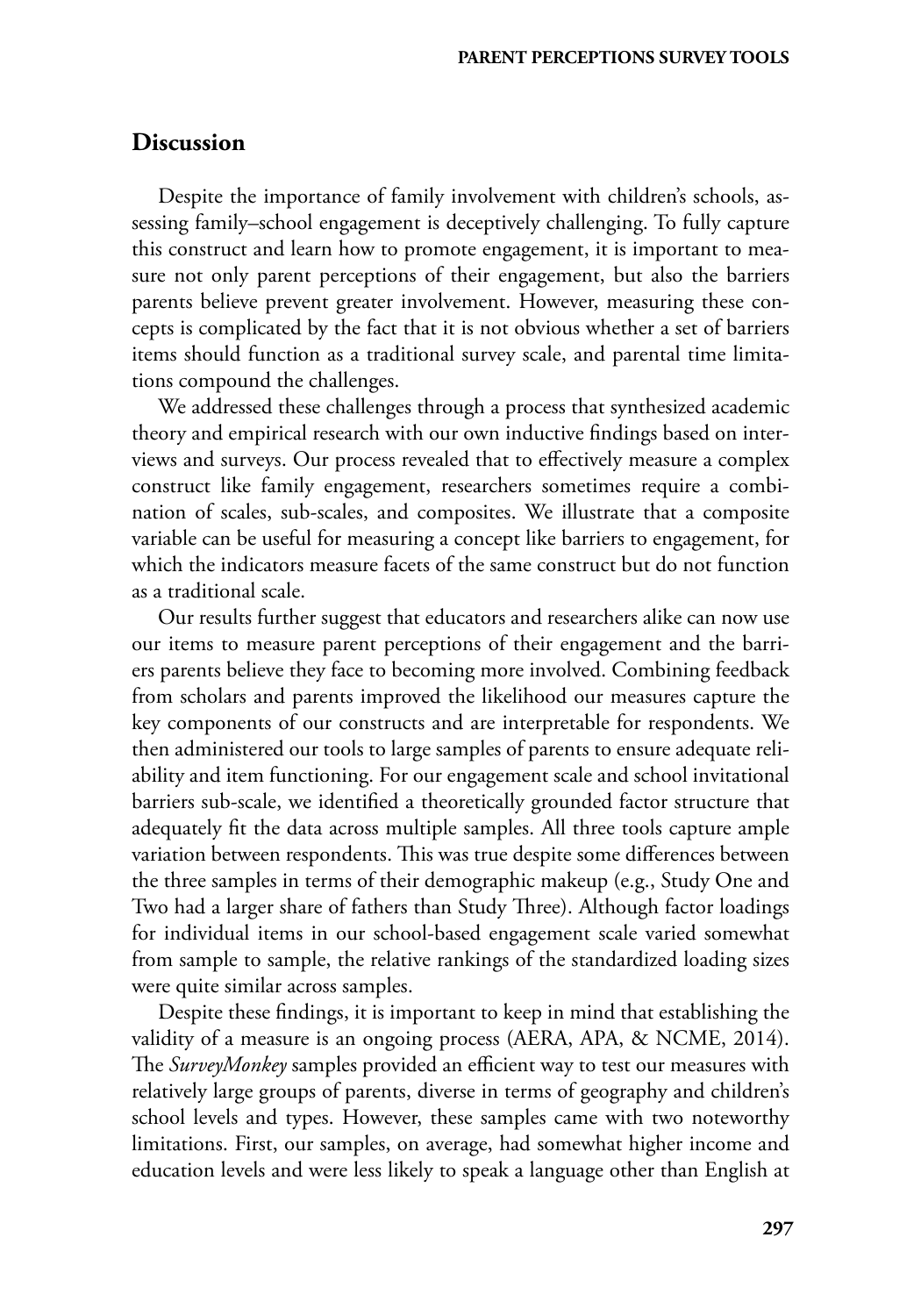home relative to the U.S. average. As a result, we are careful not to generalize our findings to the U.S. population as a whole. Before using the tools with samples that are demographically different than the *SurveyMonkey* panel, we recommend survey administrators conduct an open-ended survey to identify locally relevant barriers. Replication of our findings with a nationally representative sample would also be valuable. Second, these samples do not allow us to group parents by school. A natural next step would be to collect data allowing for an examination of both between- and within-school variation.

The survey tools we developed are parsimonious. This should encourage schools to deploy them and parents to complete them. These tools could provide a high-level view of parental perceptions of their engagement across schools with different grade configurations (e.g., elementary, middle, high school) and types (e.g., traditional public, private, charter). These tools may be less useful for researchers interested in a more granular exploration of the various facets of family–school engagement. These researchers should pair our tools with others designed to assess home-based involvement and home–school communication, especially given previous studies (e.g., Kraft & Dougherty, 2013; Kraft & Rogers, 2015) have shown these forms of involvement to be particularly predictive of student outcomes.

This type of examination can help researchers address critical questions for the field of family–school relations. Our barriers tools should help researchers build out the knowledge base around what practices best encourage family– school engagement, although our data do not suggest that barrier removal in itself will ensure all families are engaged, since many parents reporting few barriers also reported low levels of engagement. Therefore, it will be important for schools to use the engagement and barriers tools together to identify groups of parents that are less engaged and in need of targeted outreach efforts, to design strategies tailored to addressing the barriers faced by their communities, and to track their progress.

Students whose families are more engaged with their learning and schools where parents are more involved tend to do better academically (Fan & Chen, 2001; Hill & Tyson, 2009; Jeynes, 2003, 2005, 2007). These findings have led to significant research and policy interest and investments in the promotion of family engagement, based on the premise that improved home–school connections should boost student achievement. Accurate measurement of these constructs is a crucial step toward strengthening the knowledge base about the relationship between parental engagement and student achievement and about how to most effectively promote both.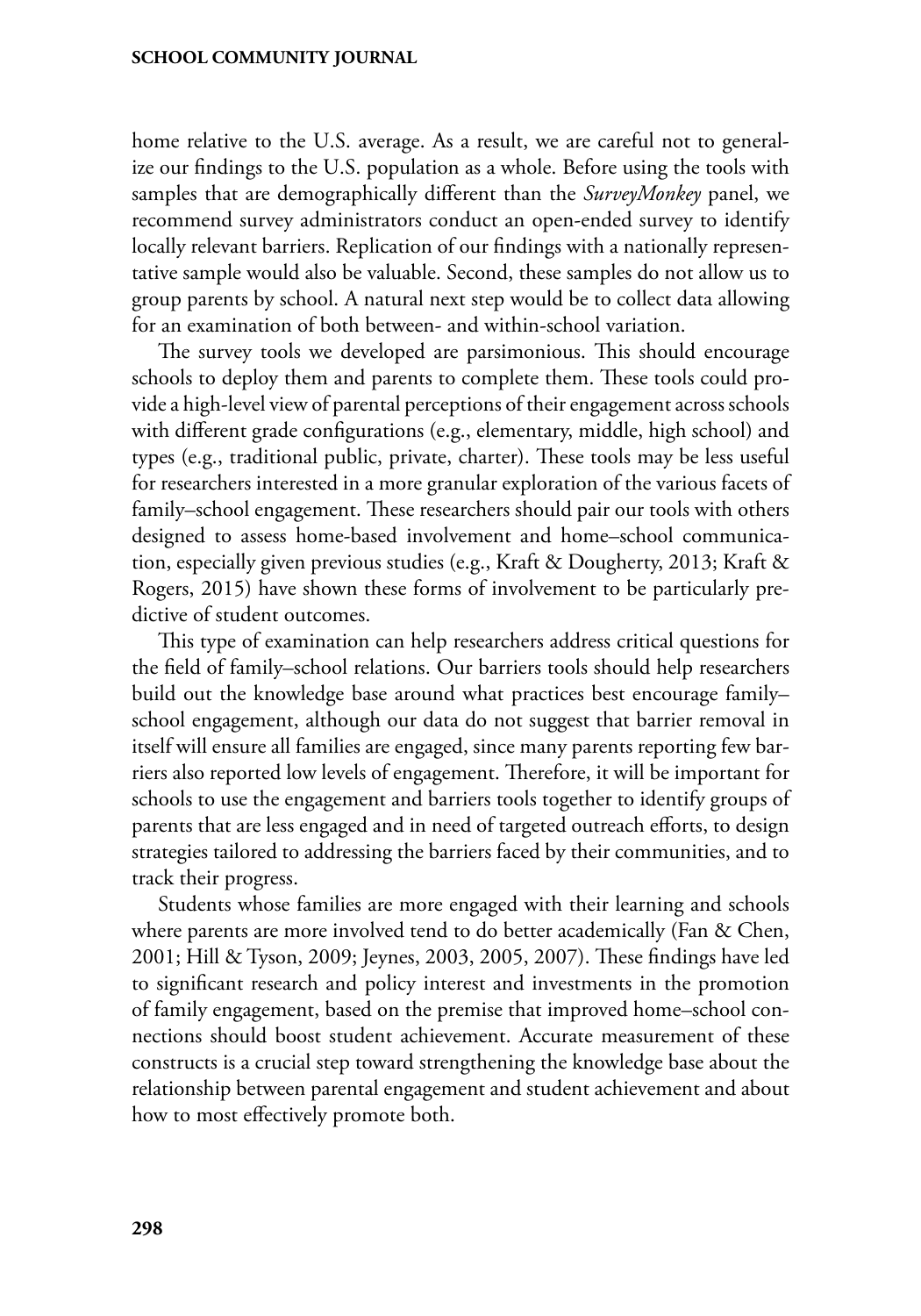## **Endnotes**

<sup>1</sup>All of the tools are freely available at <u>https://www.surveymonkey.com/mp/harvard-education-</u> [surveys/](https://www.surveymonkey.com/mp/harvard-education-surveys/) and at<https://www.panoramaed.com/resources> or in 10 additional languages at [http://](http://go.panoramaed.com/download/family-survey-translations) [go.panoramaed.com/download/family-survey-translations](http://go.panoramaed.com/download/family-survey-translations)

<sup>2</sup>Although our models treat these indicators as ordinal, we realize that school leaders and researchers may prefer to treat them as numeric. Therefore, we present item means, standard deviations, and Cronbach's alpha, even though these are not defined for ordinal items.

# **References**

- AERA, APA, & NCME. (2014). *Standards for educational and psychological testing*. Washington, DC: AERA Publications.
- Artino, A., Jr., Gehlbach, H., & Durning, S. (2011). Avoiding five common pitfalls of survey design. *Academic Medicine, 86*(10), 1327–1327.
- Asparouhov, T., & Muthén, B. (2006). *Robust chi square difference testing with mean and variance adjusted test statistics* (*Mplus* Web Notes No. 10). Retrieved from [https://www.stat](https://www.statmodel.com/download/webnotes/webnote10.pdf)[model.com/download/webnotes/webnote10.pdf](https://www.statmodel.com/download/webnotes/webnote10.pdf)
- Benson, J., & Hocevar, D. (1985). The impact of item phrasing on the validity of attitudes scales for elementary school children. *Journal of Educational Measurement, 22*(3), 231–240.
- Bergman, P. (2015). *Parent–child information frictions and human capital investment: Evidence from a field experiment* (Working paper). Retrieved from [http://www.columbia.edu/~psb2101/](http://www.columbia.edu/~psb2101/BergmanSubmission.pdf) [BergmanSubmission.pdf](http://www.columbia.edu/~psb2101/BergmanSubmission.pdf)
- Bollen, K., & Bauldry, S. (2011). Three Cs in measurement models. *Psychological Methods, 16*(3), 265–284.
- Bryk, A., Sebring, P., Allensworth, E., Luppescu, S., & Easton, J. (2010). *Organizing schools for improvement*. Chicago, IL: University of Chicago Press.
- Conners, L., & Epstein, J. (1995). Parents and school partnerships. In M. Bornstein (Ed.), *Handbook of parenting* (Vol. 4, pp. 437–458). Hillsdale, NJ: Erlbaum.
- DeVellis, R. (2003). *Scale development: Theory and applications*. Newbury Park, CA: Sage.
- Dillman, D., Smyth, J., & Christian, L. (2009). *Internet, mail, and mixed-mode surveys.* Hoboken, NJ: John Wiley & Sons.
- Duncan, A. (2010). *Looking in the mirror: Final remarks of Secretary Arne Duncan to the Mom Congress*. Retrieved from<http://www2.ed.gov/news/speeches/2010/05/05032010.html>
- Epstein, J. (1987). Toward a theory of family–school connections. In K. Hurrelman, F. Kaufman & F. Losel (Eds.), *Social intervention: Potential and constraints* (pp. 121–136). Berlin, Germany: de Gruyter.
- Epstein, J., & Sanders, M. (2002). Family, school, and community partnerships. In M. Bornstein (Ed.), *Handbook of parenting: Vol. 5. Practical issues in parenting* (pp. 507–437). Mahwah, NJ: Erlbaum.
- Epstein, J., Sanders, M., Sheldon, S., Simon, B., Salinas, K., Jansorn, N.,…Williams, K. (2009). *School, family, and community partnerships*. Thousand Oaks, CA: Corwin Press.
- Fan, X., & Chen, M. (2001). Parental involvement and students' academic achievement: A meta-analysis. *Educational Psychology Review, 13*(1), 1–22.
- Gehlbach, H. (2015). Seven survey sins. *The Journal of Early Adolescence, 35*, 883–897. doi:10. 1177/0272431615578276
- Gehlbach, H., & Brinkworth, M. (2011). Measure twice, cut down error: A process for enhancing the validity of survey scales. *Review of General Psychology, 15*(4), 380–387.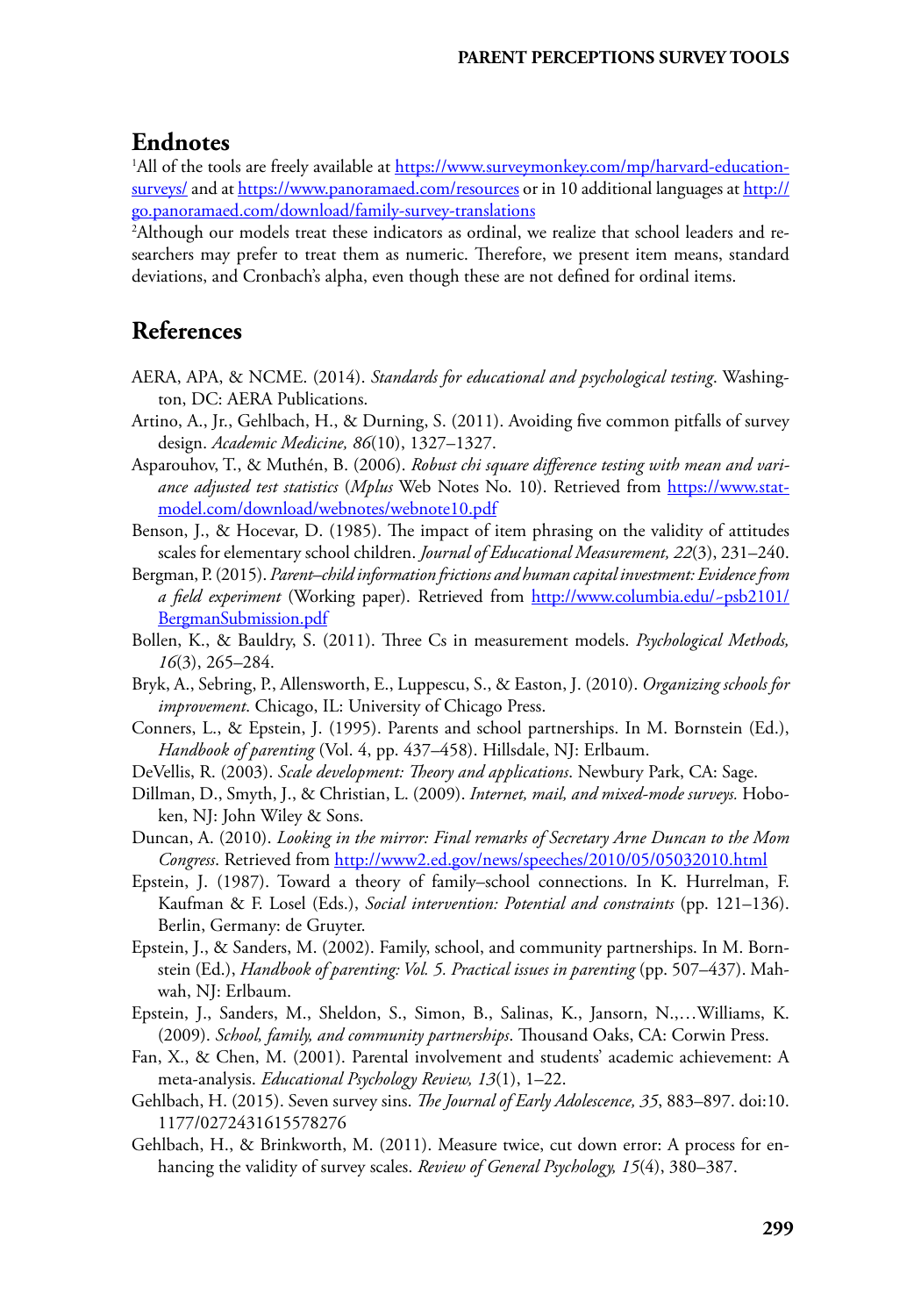- Harackiewicz, J., Rozek, C., Hulleman, C., & Hyde, J. (2012). Helping parents to motivate adolescents in mathematics and science: An experimental test of a utility–value intervention. *Psychological Science, 23*(8), 899–906.
- Hill, N., & Tyson, D. (2009). Parental involvement in middle school: A meta-analytic assessment of the strategies that promote achievement. *Developmental Psychology, 45*(3), 740– 763.
- Hoover-Dempsey, K., & Sandler, H. (1997). Why do parents become involved in their children's education? *Review of Educational Research*, *67*(1), 3–42.
- Hoover-Dempsey, K., & Sandler, H. (2005). *The social context of parental involvement*. Presented to Project Monitor, Institute of Education Sciences, U.S. Department of Education, Washington, DC.
- Hoover-Dempsey, K., Walker, J., Sandler, H., Whetsel, D., Green, C., Wilkins, S., & Closson, K. (2005). Why do parents become involved? *The Elementary School Journal, 106*(2), 105–130.
- Institute for Educational Leadership. (2014). *Family and Community Engagement Network*. Retrieved from <http://iel.org/fce>
- Jeynes, W. (2003). A meta-analysis: The effects of parental involvement on minority children's academic achievement. *Education and Urban Society, 35,* 202–218.
- Jeynes, W. (2005). A meta-analysis of the relation of parental involvement to urban elementary school student academic achievement. *Urban Education*, *40*(3), 237–269.
- Jeynes, W. (2007). The relationship between parental involvement and urban secondary school student academic achievement: A meta-analysis. *Urban Education, 42,* 82–110.
- Karabenick, S. A., Woolley, M. E., Friedel, J. M., Ammon, B. V., Blazevski, J., & Bonney, C. R. (2007). Cognitive processing of self-report items in educational research: Do they think what we mean? *Educational Psychologist, 42*(3), 139–151.
- Kenny, D., Kaniskan, B., & McCoach, D. (2014). The performance of RMSEA in models with small degrees of freedom. *Sociological Methods & Research, 43*(1), 1–22.
- Kline, R. (2011). *Principles and practice of structural equation modeling*. New York, NY: Guilford Press.
- Kraft, M., & Dougherty, S. (2013). The effect of teacher–family communication on student engagement: Evidence from a randomized field experiment. *Journal of Research on Educational Effectiveness, 6*(3), 199–222.
- Kraft, M., & Rogers, T. (2015). The underutilized potential of teacher-to-parent communication: Evidence from a field experiment. *Economics of Education Review*, *47*, 49–63.
- Krosnick, J. A. (1999). Survey research. Annual *Review of Psychology, 50*, 537–567.
- Mapp, K. (2012). *Title I and parent involvement: Lessons from the past, recommendations for the future*. Washington, DC: Center for American Progress.
- National Center for Educational Statistics (NCES). (2007). *National Household Education Surveys Program*. Retrieved from <http://nces.ed.gov/nhes/questionnaires.asp>
- National Parent Teacher Association (PTA). (2009). Parental engagement in the Elementary and Secondary Education Act-No Child Left Behind Act. Retrived from [https://www.pta.](https://www.pta.org/docs/default-source/uploadedfiles/issue-brief-esea.pdf) [org/docs/default-source/uploadedfiles/issue-brief-esea.pdf](https://www.pta.org/docs/default-source/uploadedfiles/issue-brief-esea.pdf)
- Schueler, B., Capotosto, L., Bahena, S., McIntyre, J., & Gehlbach, H. (2014). Measuring parent perceptions of school climate. *Psychological Assessment*, *26*(1), 314–320.
- Sheridan, S., Kim, E., Coutts, M., Sjuts, T., Holmes, S., Ransom, K., & Garbacz, S. (2012). *Clarifying parent involvement and family–school partnership intervention research* (CYFS Working Paper No. 2012–4). Retrieved from<https://files.eric.ed.gov/fulltext/ED537845.pdf>